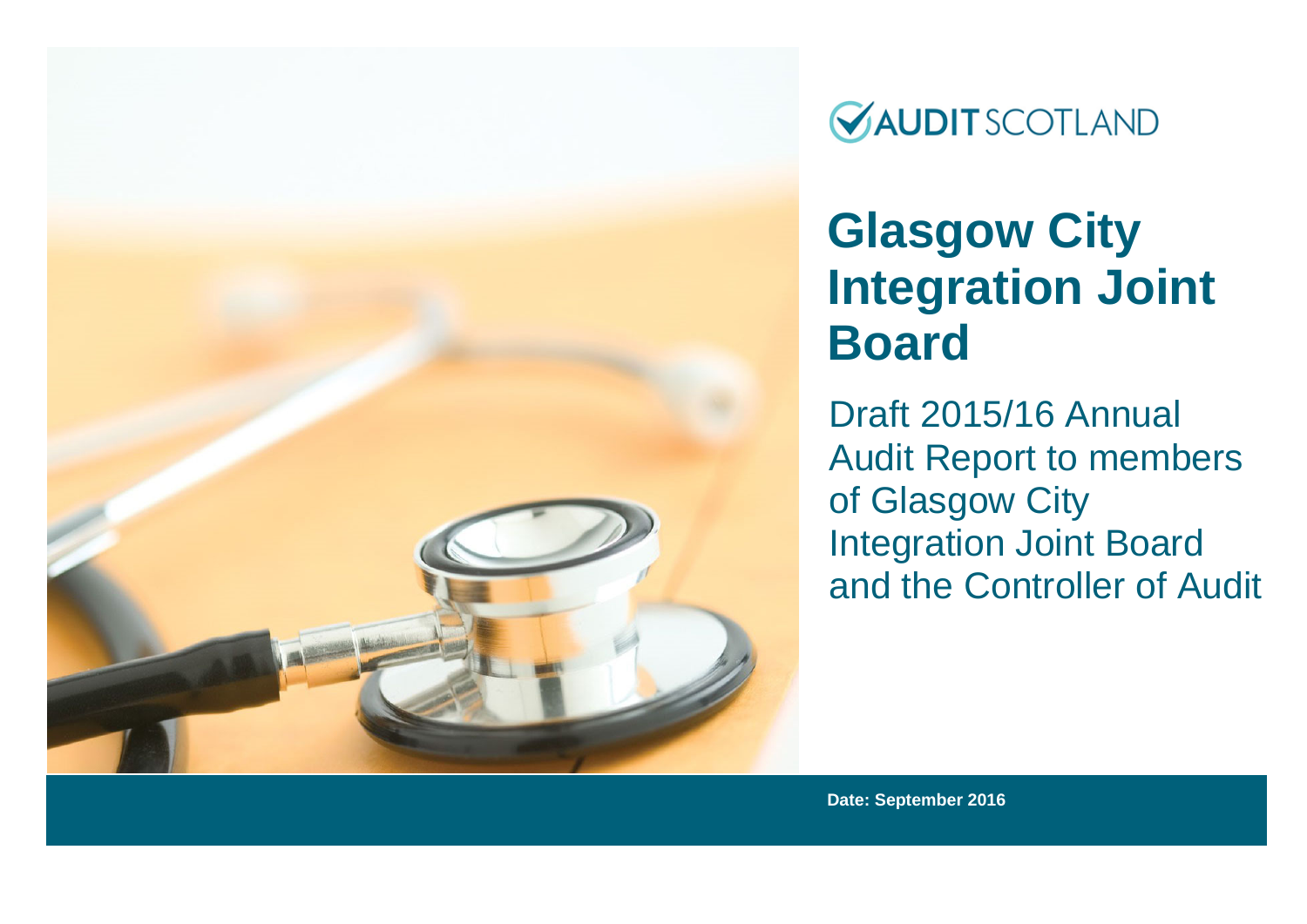## **Key contacts**

Gillian Woolman, Assistant Director gwoolman@audit-scotland.gov.uk

Elaine Barrowman, Senior Audit Manager ebarrowman@audit-scotland.gov.uk

Zahrah Mahmood, Auditor zmahmood@audit-scotland.gov.uk

Audit Scotland 4th floor (South Suite) 8 Nelson Mandela Place Glasgow G2 1BT

Telephone: 0131 625 1500

Website: [www.audit-scotland.gov.uk](http://www.audit-scotland.gov.uk/)

Audit Scotland is a statutory body set up in April 2000 under the Public Finance and Accountability (Scotland) Act 2000. We help the Auditor General for Scotland and the Accounts Commission check that organisations spending public money use it properly, efficiently and effectively [\(www.audit-scotland.gov.uk/about/\)](http://www.audit-scotland.gov.uk/about/).

Gillian Woolman, Assistant Director, Audit Scotland is the engagement lead of Glasgow City Integration Joint Board for the year 2015/16.

This report has been prepared for the use of Glasgow City Integration Joint Board and no responsibility to any member or officer in their individual capacity or any third party is accepted.

## **Contents**

| Appendix II: Summary of Glasgow City Integration Joint Board local audit |
|--------------------------------------------------------------------------|
| Appendix III: Summary of Audit Scotland national reports 2015/16 20      |
|                                                                          |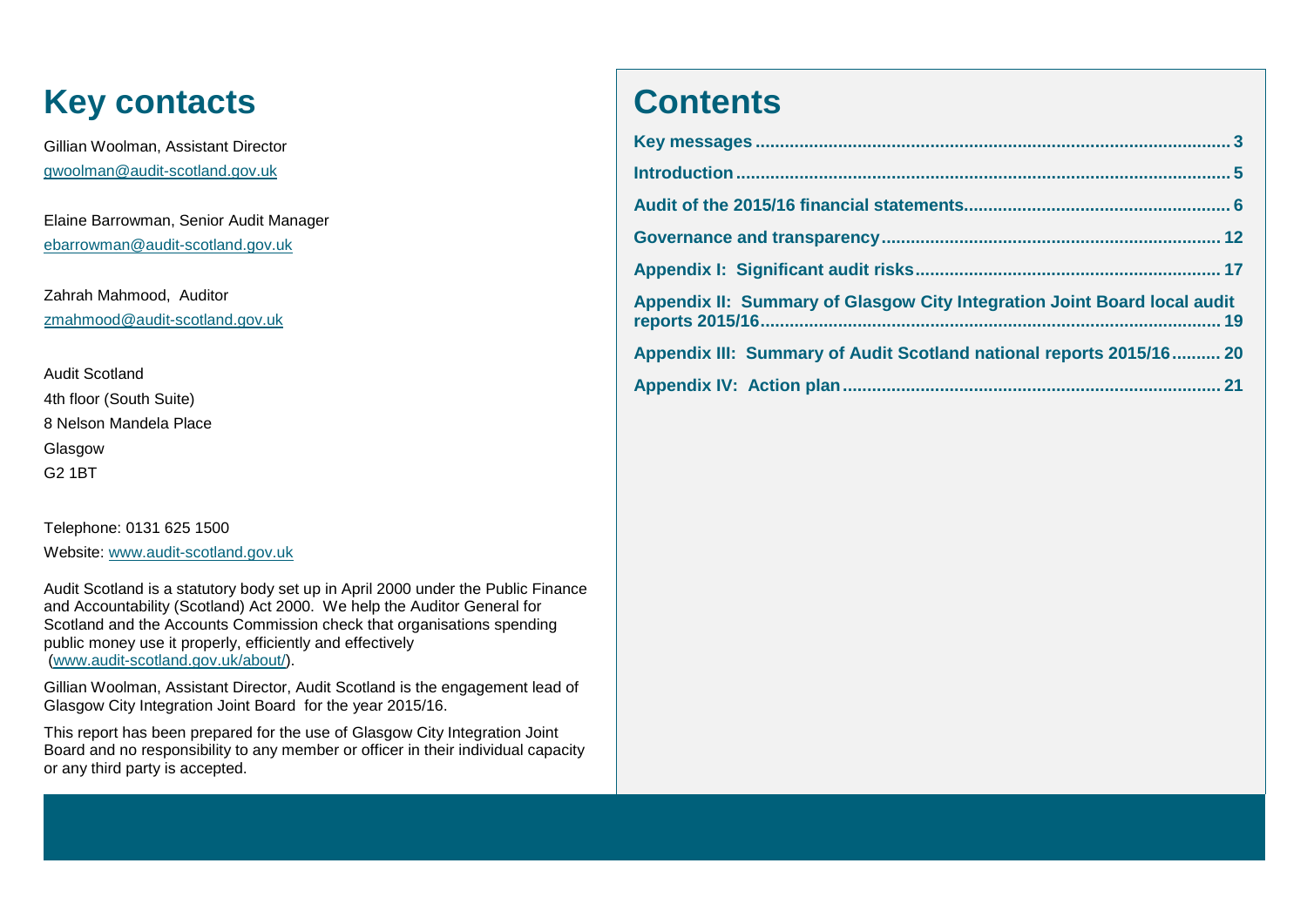## **Key messages**

| <b>Audit of</b><br>financial<br><b>statements</b>  | We have completed our audit of the Glasgow City Integration Joint Board (IIJB) and issued an unqualified independent auditor's<br>$\bullet$<br>report on the 2015/16 financial statements.<br>The unaudited financial statements were provided on $24th$ June 2016, before the deadline of 30 <sup>th</sup> June 2016.<br>$\bullet$                                                                                                                                                                                                                                                                                                                                                                                                                                                                                |
|----------------------------------------------------|--------------------------------------------------------------------------------------------------------------------------------------------------------------------------------------------------------------------------------------------------------------------------------------------------------------------------------------------------------------------------------------------------------------------------------------------------------------------------------------------------------------------------------------------------------------------------------------------------------------------------------------------------------------------------------------------------------------------------------------------------------------------------------------------------------------------|
| <b>Financial</b><br>management &<br>sustainability | The costs of providing integrated functions and managing the Board in the period from 6 February 2016 to 31 March 2016 totalled<br>$\bullet$<br>£53,000. Costs were fully funded by the partner organisations.<br>The Scottish Government's timetable for confirmation of NHS budgets meant that the Board had to set its 2016/17 budget in<br>$\bullet$<br>advance of agreement of the health board's settlement. Any significant change to the budget of NHS Greater Glasgow and Clyde<br>could impact the level of service provided by the Board.<br>The Board approved an interim budget of £1,026 million for 2016/17 on 21 March 2016. However the contribution from NHS<br>$\bullet$<br>Greater Glasgow & Clyde of £631 million is indicative and does not include the set aside budget for acute services. |
| <b>Governance &amp;</b><br>transparency            | The Board's internal audit service is provided by the internal auditors of Glasgow City Council. The internal audit function<br>$\bullet$<br>complies with the main requirements of the Public Sector Internal Audit Standards.<br>Board activity is conducted in an open and transparent manner although there is scope for improvement as current arrangements<br>$\bullet$<br>continue to develop.                                                                                                                                                                                                                                                                                                                                                                                                              |
| <b>Best Value</b>                                  | The Board has approved a performance management framework as required by the Public Bodies (Joint Working) (Scotland) Act<br>$\bullet$<br>2014.<br>The Board's annual strategic plan outlines the partnership's vision, mission and values.<br>$\bullet$                                                                                                                                                                                                                                                                                                                                                                                                                                                                                                                                                           |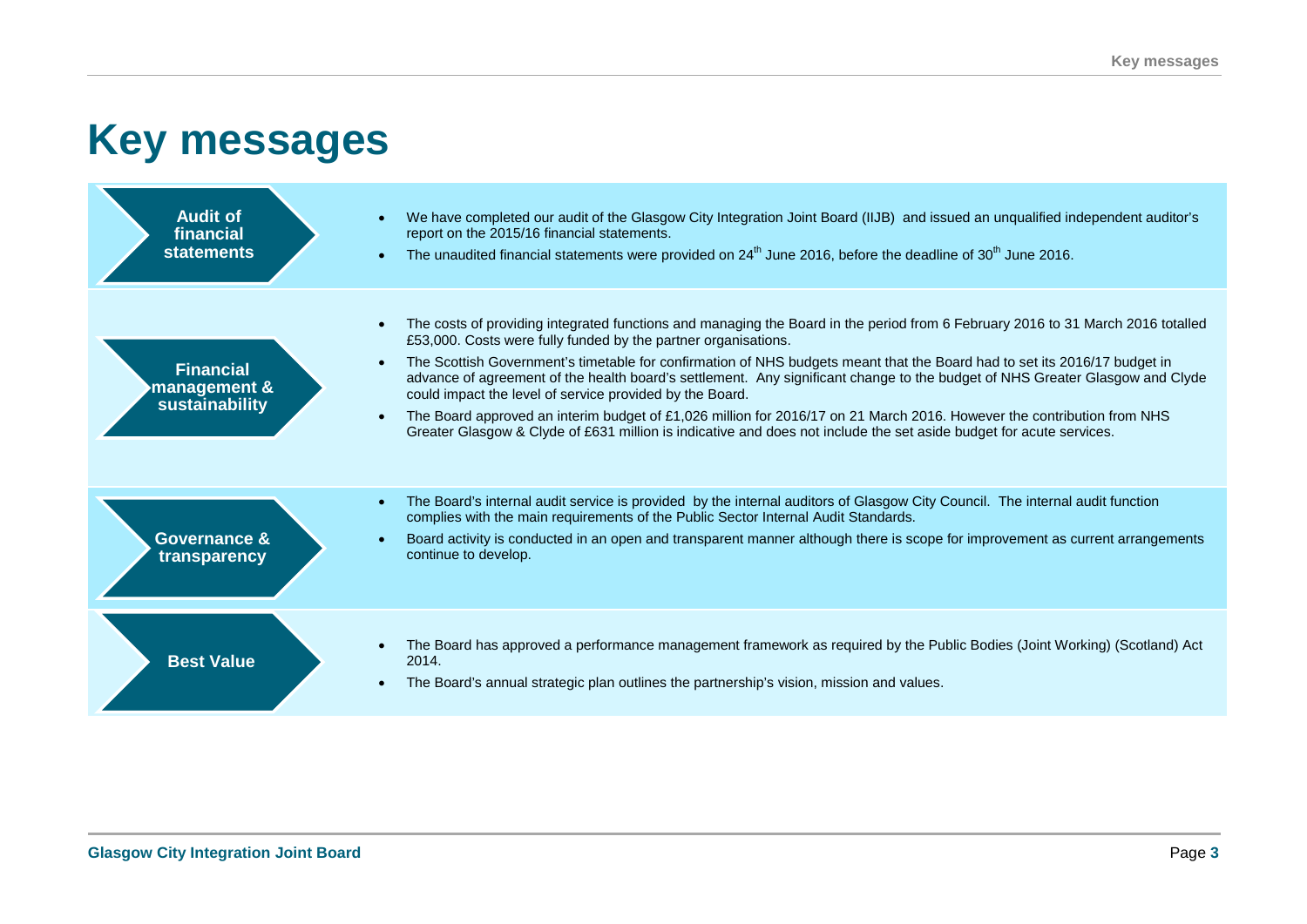

- 2016/17 will be the first year of operation of the Board. Joint working, prioritisation of service reform and effective financial management will be important to ensuring that the integration of health and social care services provides an improved service to the people of Glasgow City in the face of rising demand and financial constraint.
- All integration authorities need to continue to shift resources towards a more preventative and community based approach. It is important that the Board can demonstrate that these changes, which may take several years to fully evolve, are making a positive impact on service users and improving outcomes.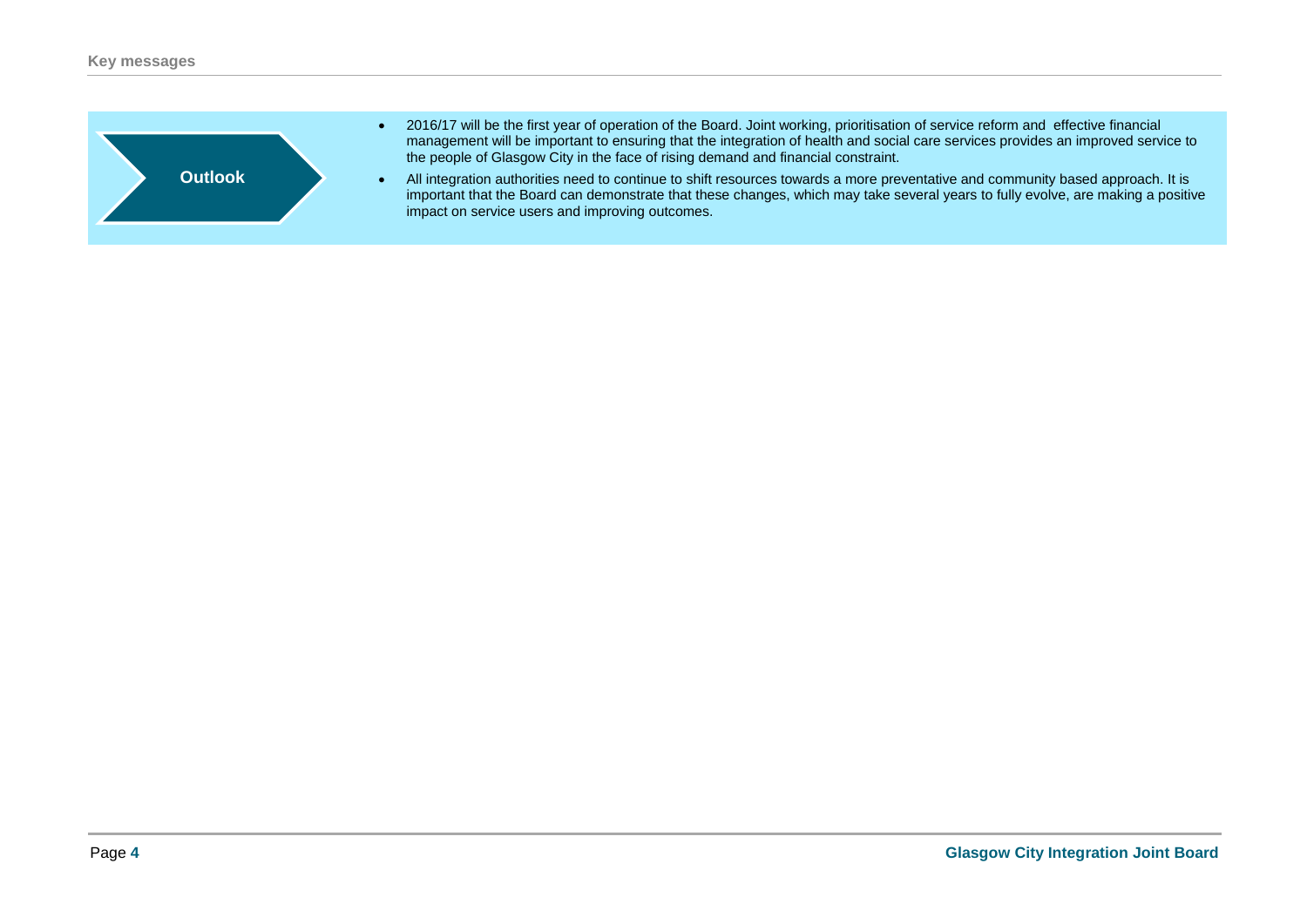## **Introduction**

- **1.** In October 2015 the Accounts Commission approved the appointment of Audit Scotland as external auditors of Glasgow City Integration Joint Board (the IJB). Our audit appointment is for the period to 31 March 2016, the first accounting period for which the Board is required to prepare financial statements. The report is divided into sections which reflect our public sector audit model.
- **2.** This report is a summary of our findings arising from the 2015/16 audit of Glasgow City Integration Joint Board.
- **3.** Management of the IJB is responsible for:
	- preparing financial statements which give a true and fair view
	- implementing appropriate internal control systems
	- putting in place proper arrangements for the conduct of its affairs
	- ensuring that the financial position is soundly based.
- **4.** Our responsibility, as the external auditor of the IJB, is to undertake our audit in accordance with International Standards on Auditing, the principles contained in the Code of Audit Practice issued by Audit Scotland in May 2011 and the ethical standards issued by the Auditing Practices Board.
- **5.** An audit of financial statements is not designed to identify all matters that may be relevant to those charged with governance. It is the auditor's responsibility to form and express an opinion on the

financial statements; this does not relieve management of their responsibility to prepare financial statements which give a true and fair view.

- **6.** [Appendix I](#page-16-0) lists the audit risks that we identified in the annual audit plan we issued in March 2016. It summarises the assurances provided by management to demonstrate that risks are being addressed and records the conclusions of our audit work.
- **7.** [Appendix IV](#page-20-0) is an action plan setting out our recommendations to address the high level risks we have identified during the course of the audit. Officers considered the issues and agreed to take steps to address them. The Board should ensure it has a mechanism in place to assess progress and monitor outcomes.
- **8.** We have included in this report only those matters that have come to our attention as a result of our normal audit procedures; consequently, our comments should not be regarded as a comprehensive record of all deficiencies that may exist or improvements that could be made.
- **9.** The cooperation and assistance afforded to the audit team during the course of the audit is gratefully acknowledged.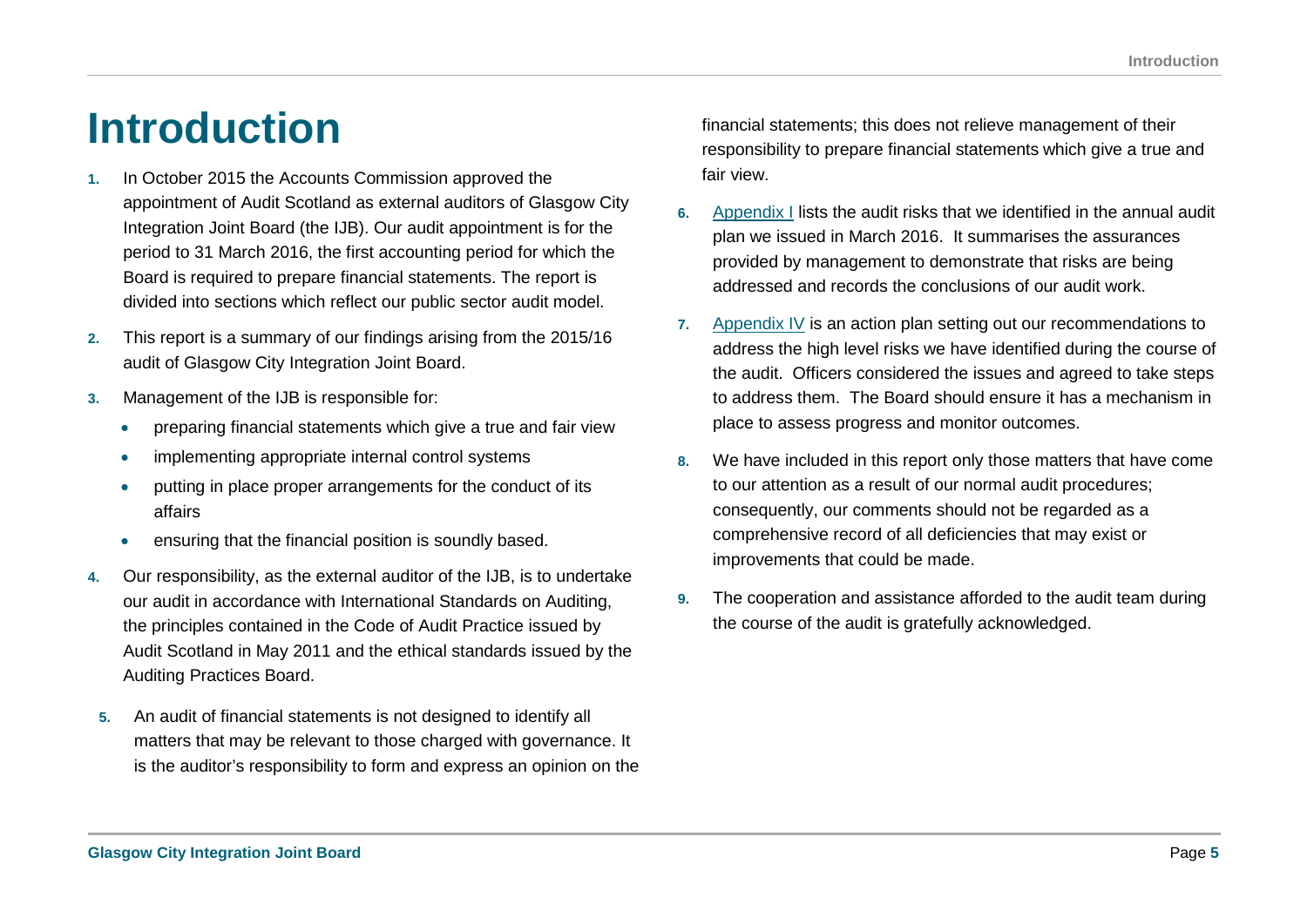## **Audit of the 2015/16 financial statements**

| <b>Audit opinion</b>     | We have completed our audit and issued an unqualified independent auditor's report.                                                                                                                                                                                                                                                                                                                                                                         |
|--------------------------|-------------------------------------------------------------------------------------------------------------------------------------------------------------------------------------------------------------------------------------------------------------------------------------------------------------------------------------------------------------------------------------------------------------------------------------------------------------|
| <b>Going concern</b>     | The financial statements were prepared on the going concern basis.<br>There is increased financial risk for the IJB which has been operating with an interim budget for<br>2016/17. This is due to an indicative contribution from NHS Greater Glasgow & Clyde which does<br>not include the set aside budget. However we do not feel this or any other events or conditions cast<br>significant doubt on the IJB's ability to continue as a going concern. |
| <b>Other information</b> | We review and report on other information published with the financial statements, including the<br>management commentary, annual governance statement and the remuneration report. We have<br>nothing to report in respect of these statements.                                                                                                                                                                                                            |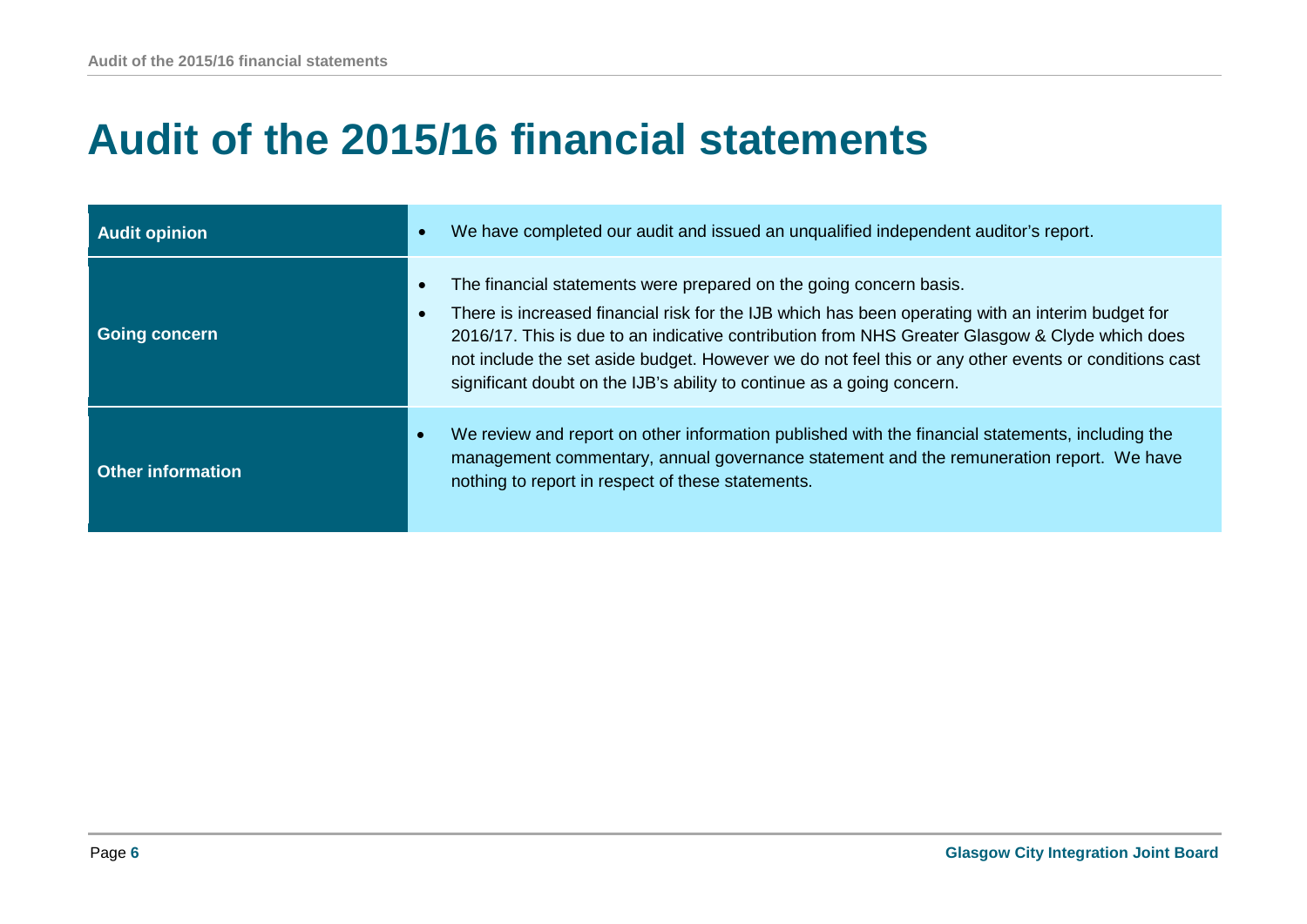## **Submission of financial statements for audit**

- **10.** The financial statements were prepared in accordance with the Local Government (Scotland) 1973 Act and the 2015/16 Code of Practice on Local Authority Accounting in the United Kingdom (the Code).
- **11.** We received the unaudited financial statements of the IJB on 24 June 2016. This was in accordance with the timetable set out in our 2015/16 Audit Plan.
- **12.** The working papers were of a good standard and finance staff provided good support to the audit team which assisted the delivery of the audit by the deadline.

## **Overview of the scope of the audit of the financial statements**

- **13.** Information on the integrity and objectivity of the appointed auditor and audit staff, and the nature and scope of the audit, were outlined in our 2015/16 Annual Audit Plan which was presented to the Finance and Audit Committee.
- **14.** As part of the requirement to provide full and fair disclosure of matters relating to our independence, we can confirm that we have not undertaken non-audit related services. The 2015/16 agreed fee for the audit was set out in our Annual Audit Plan and as we did not carry out any work additional to our planned audit activity, the fee remains unchanged.
- **15.** During the planning phase of our audit we identified a number of risks and reported these to you in our Annual Audit Plan along with the work we proposed doing in order to obtain appropriate levels of assurance. [Appendix I](#page-16-0) sets out the significant audit risks identified and how we addressed each risk.
- **16.** Our audit involved obtaining evidence about the amounts and disclosures in the financial statements sufficient to give reasonable assurance that the financial statements are free from material misstatement, whether caused by fraud or error.

## **Local Authority Accounts (Scotland) Regulations 2014**

**17.** These regulations apply to the statutory annual accounts. Local Government Finance Circular 7/2014 provides guidance on how these regulations should apply. We noted that IJB complied with the regulations.

## **Materiality**

- **18.** Materiality can be defined as the maximum amount by which auditors believe the financial statements could be misstated and still not be expected to affect the decisions of users of financial statements. A misstatement or omission, which would not normally be regarded as material by amount, may be important for other reasons (for example, an item contrary to law).
- **19.** We summarised our approach to materiality in our 2015/16 Annual Audit Plan. We revised our planning materiality for 2015/16 on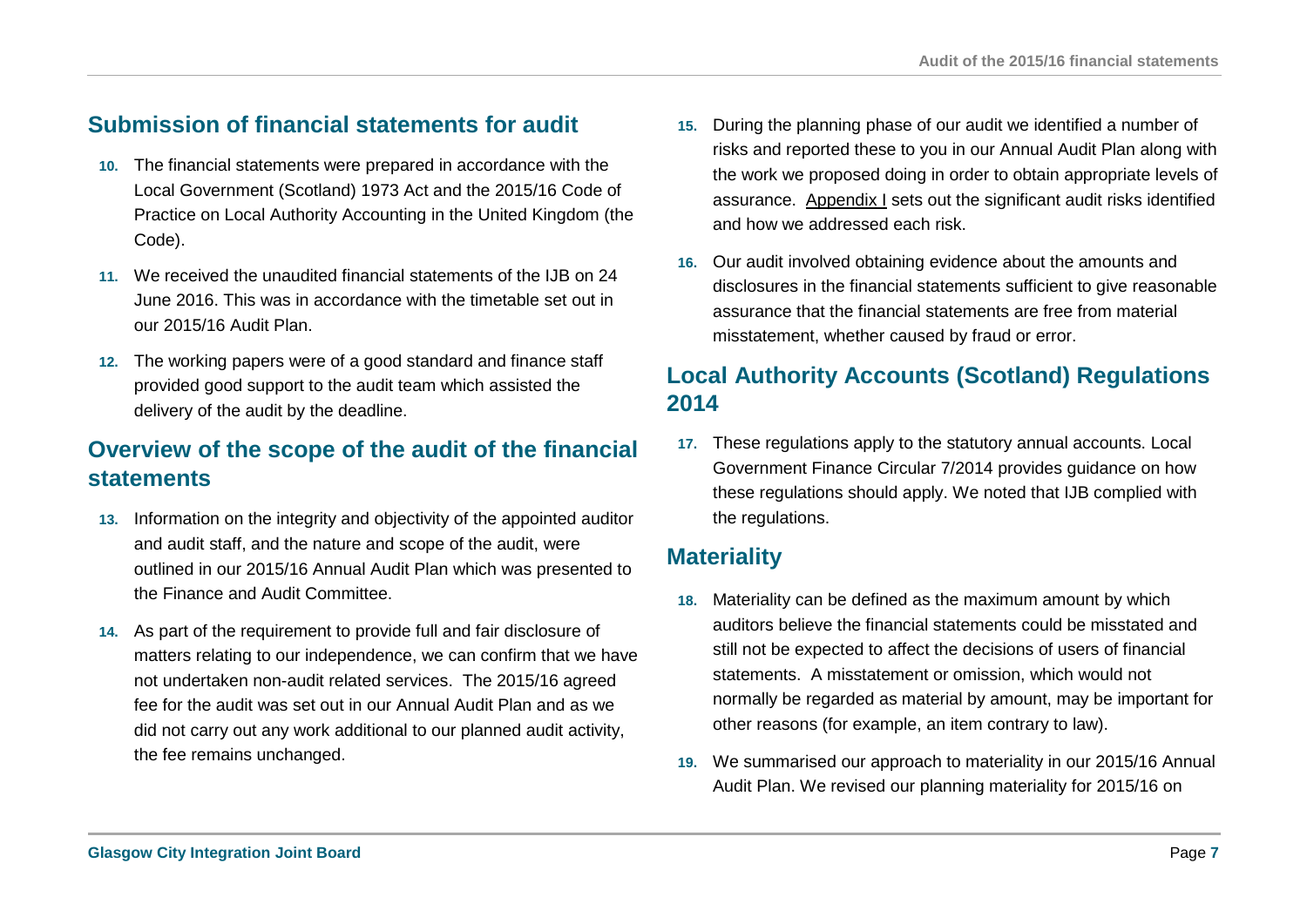receipt of the unaudited accounts to £540 (or 1% of gross expenditure).

## **Evaluation of misstatements**

**20.** The audit identified some presentational and monetary adjustments which were discussed and agreed with management. None of these had an impact on the statement of income and expenditure reported to the Finance and Audit Committee on 24 June 2016 when the unaudited accounts were presented for consideration.

## **Significant findings from the audit**

**21.** International Standard on Auditing 260 requires us to communicate to you significant findings from the audit. In our view there are no significant findings to be communicated to those charged with governance in accordance with ISA 260.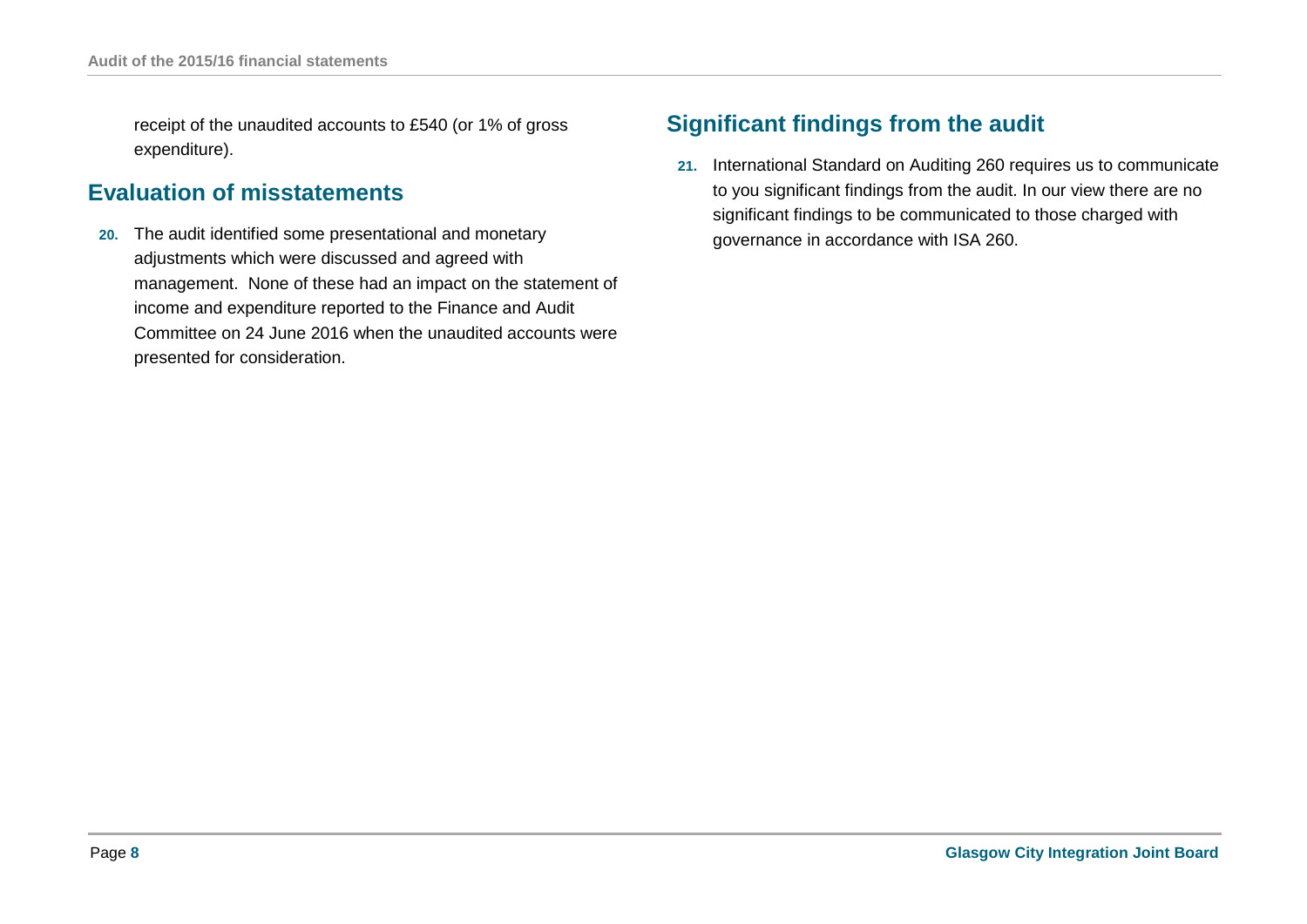## **Future accounting and auditing developments**

### **Audit appointment from 2016/17**

**22.** External auditors are appointed for a five year term either from Audit Scotland or a private firm of accountants. The procurement process for the new round of audit appointments was completed in March 2016. As a result of this process, Audit Scotland will be continuing as the appointed auditor for the Board for a five year period commencing in 2016/17.

### **Code of Audit Practice**

- **23.** A new Code of Audit Practice applies to public sector audits for financial years starting on or after 1 April 2016. It outlines the objectives and principles to be followed by auditors.
- **24.** The new Code increases the transparency of our work by making more audit outputs available on Audit Scotland's website. In addition to publishing all annual audit reports, annual audit plans and other significant audit outputs will be put on the website for all audited bodies.

### **Health and Social Care Integration**

**25.** The IJB became operational on 1 April 2016 when delegated services transferred from NHS Greater Glasgow and Clyde and Glasgow City Council. The financial results of the IJB will require to be consolidated into NHS Greater Glasgow and Clyde and Glasgow City Council's financial statements in 2016/17.

**26.** The IJB will have to ensure that procedures are in place for it to provide financial and non-financial information by a mutually agreed date to allow the council and health board to meet their statutory reporting obligations. In addition, the IJB will need to consider what assurances they are required to provide to the council and health board to support disclosures in their annual governance statements.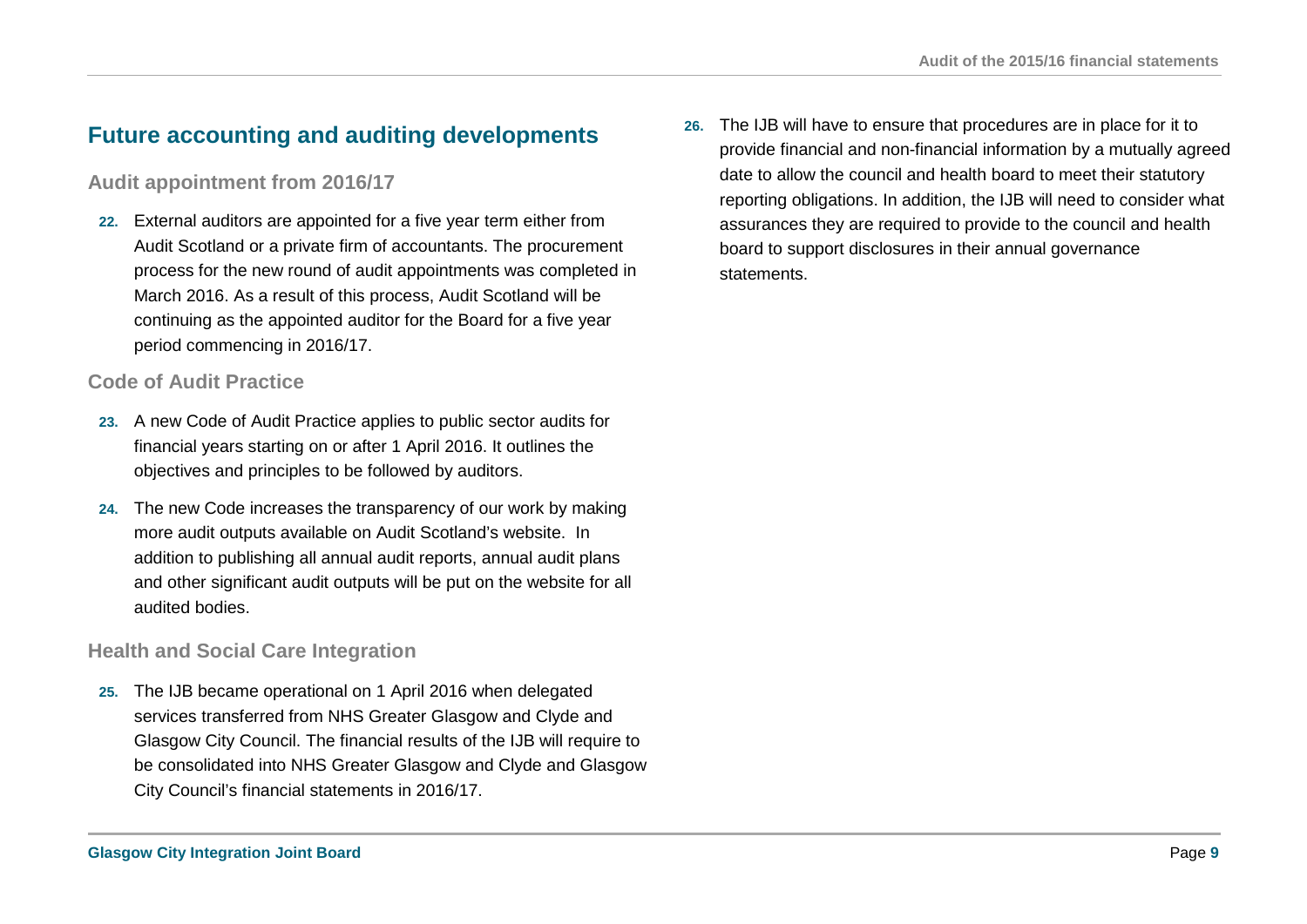## **Financial management and sustainability**

## **Financial management**

- **27.** The Board does not have any non current assets and does not directly employ staff, other than the Chief Officer. All funding and expenditure relating to services managed by the Board is incurred by partner bodies and processed in their accounting records.
- **28.** The Board is empowered to hold reserves. The reserves policy for the integration joint board set out the arrangements between the partners for addressing and financing any overspends or underspends.
- **29.** The reserves policy will allocate resources it receives from Glasgow City Council and NHS Greater Glasgow and Clyde in line with its strategic plan. The IJB may also build up reserves year on year as a result of unanticipated underspends.
- **30.** In the event of a forecast overspend, the IJB may increase the payment to the overspending partner by utilising the balance on the general fund, if available.

### **Financial performance 2015/16**

**31.** The Board incurred total running costs of £53,000 in the period from its establishment on 6 February 2016 to 31 March 2016. This

expenditure was fully funded by payments from Glasgow City Council and NHS Greater Glasgow and Clyde.

**32.** The IJB also incurred costs relating to its strategic plan and other running costs totalling £16,347. These were provided by the council and health board for no consideration.

### **Financial management arrangements**

- **33.** As auditors, we need to consider whether audited bodies have established adequate financial management arrangements. We do this by considering a number of factors, including whether:
	- the Chief Financial Officer has sufficient status to be able to deliver good financial management
	- standing financial instructions and standing orders are comprehensive, current and promoted within the Board
	- reports monitoring performance against budgets are accurate and provided regularly to budget holders
- **34.** The Chief Officer; Finance and Resources was appointed on 8 February 2016 and is responsible for ensuring that appropriate financial services are available to the Board and the Chief Officer.
- **35.** We reviewed the standing orders and financial regulations, which were approved in February 2016 on the formation of the IJB. We have concluded that they are appropriate for the Board.
- **36.** Limited budget monitoring and reporting was undertaken in 2015/16 due to the IJB not being operational. We are satisfied with the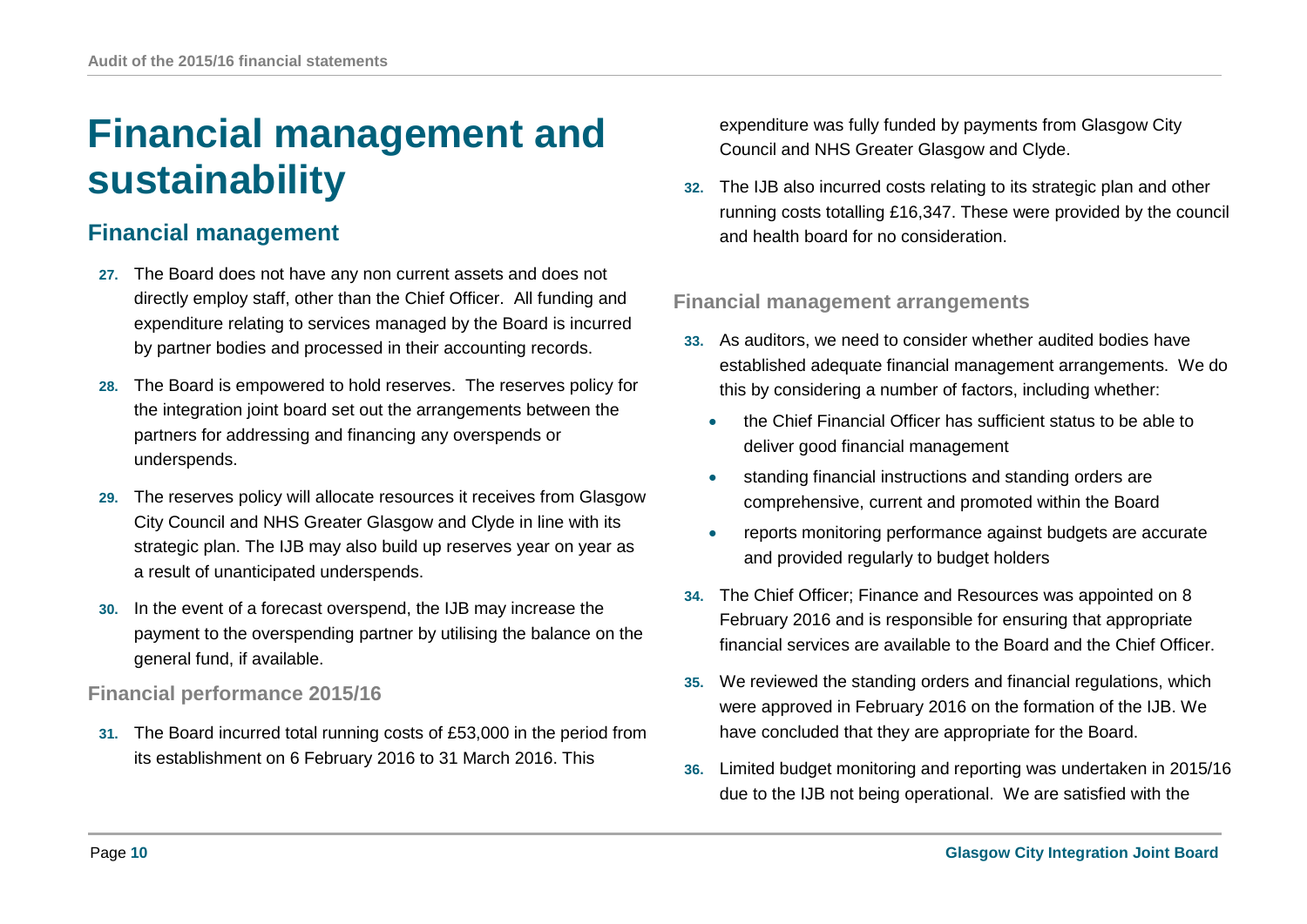arrangements the IJB has put in place for monitoiring performance against budgets going forward.

## **Financial sustainability**

### **Financial planning**

- **37.** The process for determining the first year budget for the IJB is set out in the integration scheme agreed between Glasgow City Council and NHS Greater Glasgow and Clyde. Delays in the agreement of the Scottish Government's financial plans meant that the integration board budget for 2016/17 was not formally set at the beginning of the financial year.
- **38.** The Board approved an interim budget on 21 March 2016. This included a contribution of £395 million from Glasgow City Council and an indicative contribution of £631 million from NHS Greater Glasgow and Clyde. The contribution from NHS Greater Glasgow and Clyde excluded the set aside budget which was to be agreed at a meeting in June 2016.
- **39.** The Board received correspondence from NHS Greater Glasgow and Clyde in July 2016 which outlined a revised contribution of £616 million (a decrease of £15 million). Officers anticipate that the set aside budget will be agreed in October 2016, which is seven months after the commencement of the financial year to which it relates.
- **40.** There are well documented reasons why the Board has been required to set an interim working budget for 2016/17, however

there are risks to service delivery when operating without an agreed budget.

**Refer action plan point 1**

**41.** We have concluded that the Board's financial position is currently sustainable.

### **Outlook**

- **42.** NHS boards and councils have faced several years of financial constraint and this is expected to continue in coming years. The ageing population and increasing numbers of people with long term conditions and complex needs places pressure on health and social care services and finances.
- **43.** The IJB requires to make savings of £26.8m in 2016/17, which includes two system wide proposals, and has savings plans in place for £22m leaving a gap of £4.8m.
- **44.** Balanced financial plans should be prepared in advance of the financial period to which they relate if there is to be a reasonable opportunity to realise necessary savings

### **Refer action plan point 2**

**45.** Strategic plans, while setting out the broad direction, will need to be clear regarding the Board's priorities and the financing and staff that will be available over the longer term to match these priorities. It is important that they provide detail on the level of resources required in each key area and how they will shift resources towards preventative and community based care.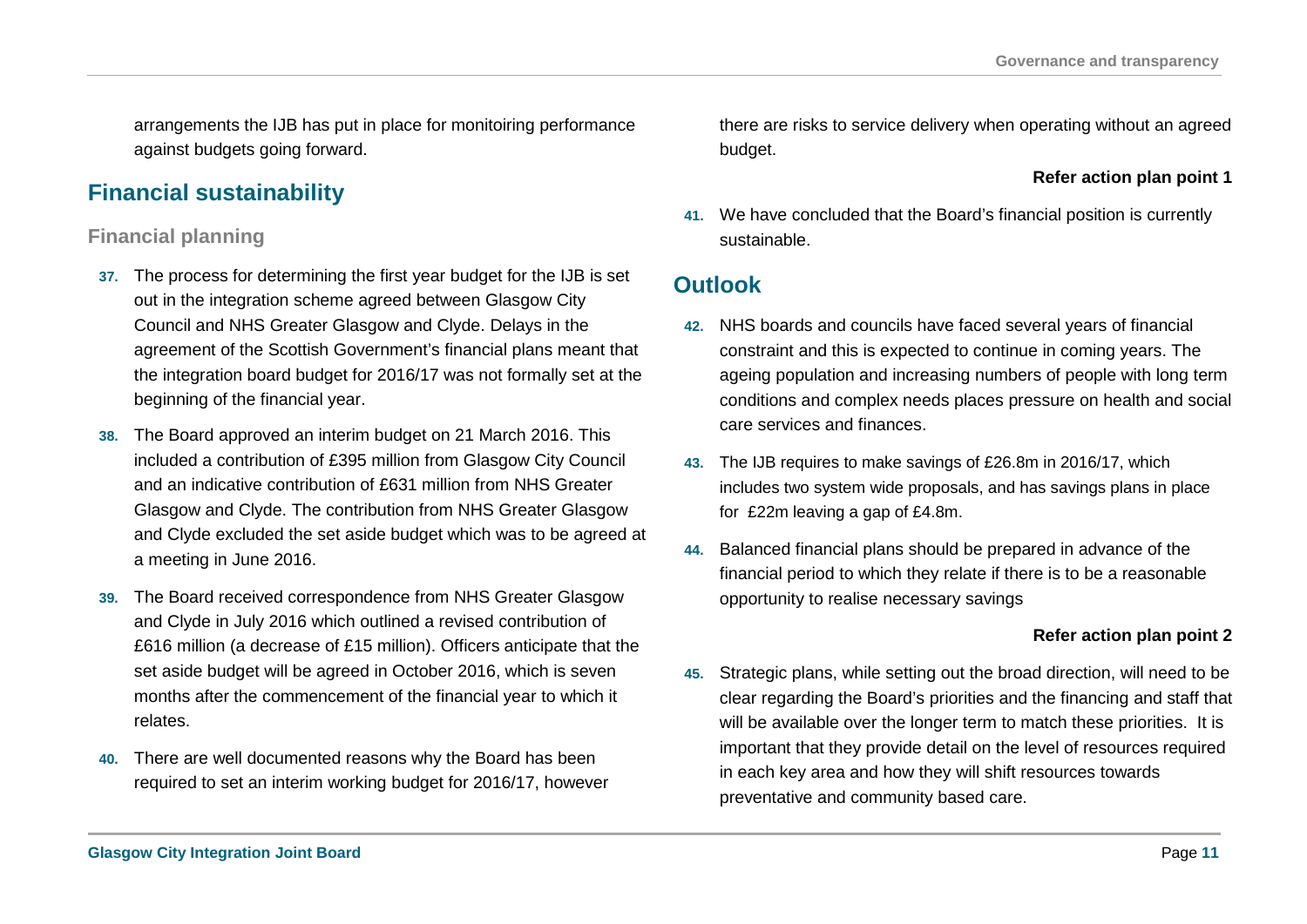## **Governance and transparency**

**46.** Good governance is vital to ensure that public bodies perform effectively. This can be a particular challenge in partnerships, with Board members drawn from a wide range of backgrounds.

### **Governa**n**ce structures**

- **47.** Glasgow City IJB was formally established on 6 February 2016 and took on operational responsibility for delegated functions and budgets as from 1 April 2016. The Board has representation from a wide range of service users and partners. This includes eight elected councillors nominated by Glasgow City Council and seven directors nominated by NHS Greater Glasgow and Clyde, with one vacancy for a Board member from NHS Greater Glasgow and Clyde in 2015/16.
- **48.** A Chief Officer and Chief Officer; Finance and Resources were appointed to the IJB in February 2016. The Chief Officer provides strategic and operational advice to the Board while the Chief Officer; Finance and Resources is responsible for financial management including budget monitoring reports.
- **49.** The Board is responsible for the management and delivery of health and social care services in Glasgow City, and is supported by a number of committees as illustrated at Exhibit 1. The Board meets on a regular basis.

### **Strategic Plan**

- **50.** Legislation required the Board to approve a Strategic Plan by 31 March 2016 in order to take on operational responsibility for delegated functions and budgets. The IJB approved their Strategic Plan on 21 March 2016, in line with legislation.
- **51.** A number of other important strands of the Board's governance framework were put in place in 2015/16. These were approved on 8 February 2016 and included:
	- approval of standing orders
	- appointment of internal auditors
	- approval of financial regulations
	- approval of a risk management strategy and risk register.
- **52.** We conclude that the Board had appropriate governance arrangements in place taking into account its responsibilities in 2015/16.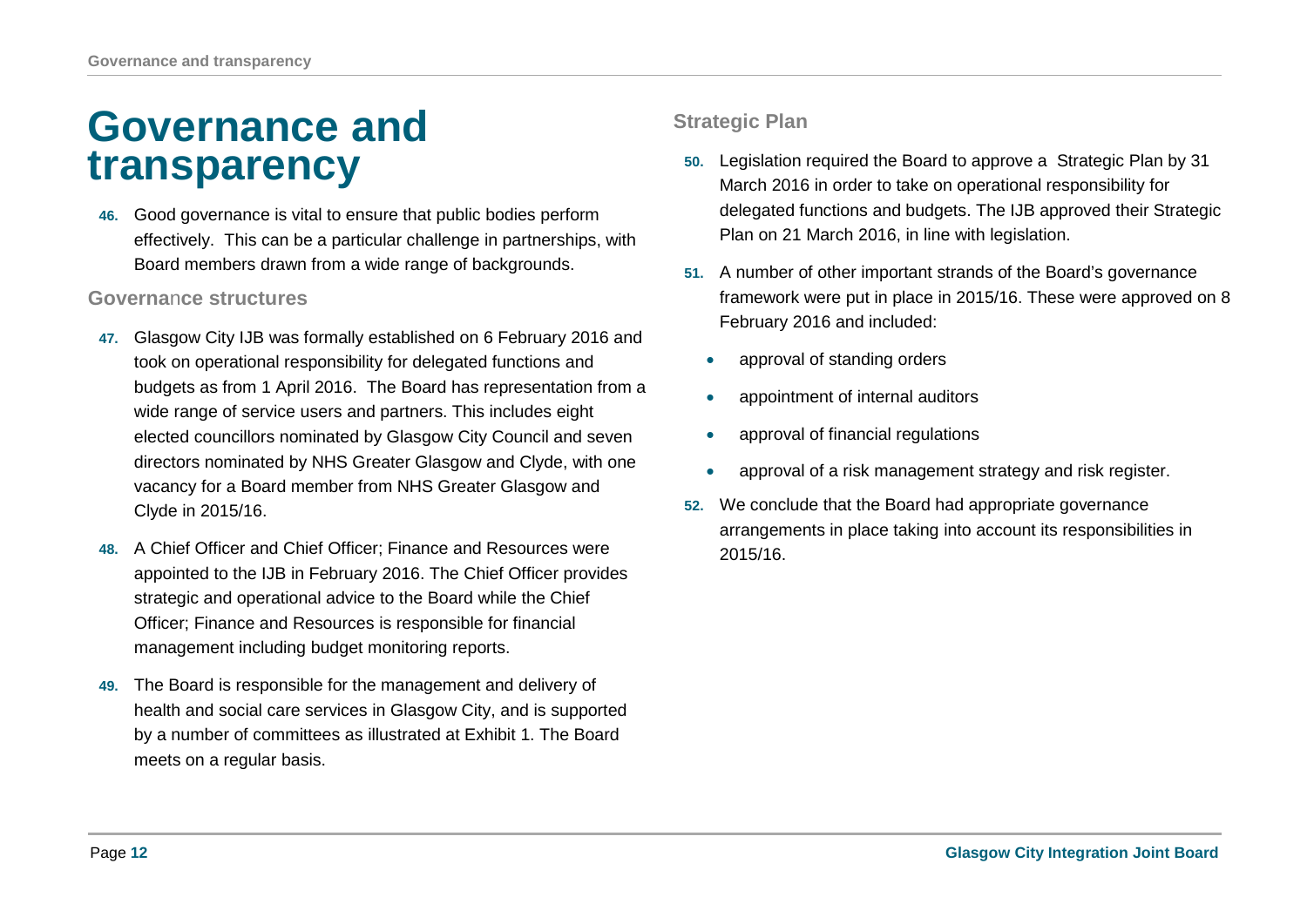### **Exhibit 1: Committees at Glasgow City Integration Joint Board**



## **Internal control**

- **53.** All financial transactions of the IJB are processed through the financial systems of the partner bodies, Glasgow City Council and NHS Greater Glasgow and Clyde. These financial transactions are subject to the same controls and scrutiny as the council and health board, including the work performed by internal audit.
- **54.** As external auditor of both Glasgow City Council and NHS Greater Glasgow and Clyde we were able to confirm that there were no

weaknesses in the systems of control of the partner bodies that we require to bring to the attention of members of the IJB.

**55.** Based on the available evidence we concluded that appropriate controls have been established during the period of the IJB's existence in 2015/16. It is too early to assess their effectiveness but going forward they will help support the Board's governance arrangements.

### **Internal audit**

- **56.** At the Board meeting in February 2016 it was agreed that the Chief Internal Auditor role would be held by the Chief Internal Auditor of Glasgow City Council and the Internal Audit Service would be provided by Glasgow City Council's Internal Audit team.
- **57.** We seek to rely on the work of internal audit wherever possible and as part of our routine planning process we carry out an early assessment of the internal audit function. Our review found that there are sound documentation standards and reporting procedures in place and these comply with the main requirements of the Public Sector Internal Audit Standards (PSIAS).

### **Other governance arrangements**

**58.** The board are committed to ensuring the involvement of partner groups including community planning groups, the third sector, the independent sector and local communities. The Strategic Plan and locality planning arrangements enable partners to engage in and support the delivery of the Plan.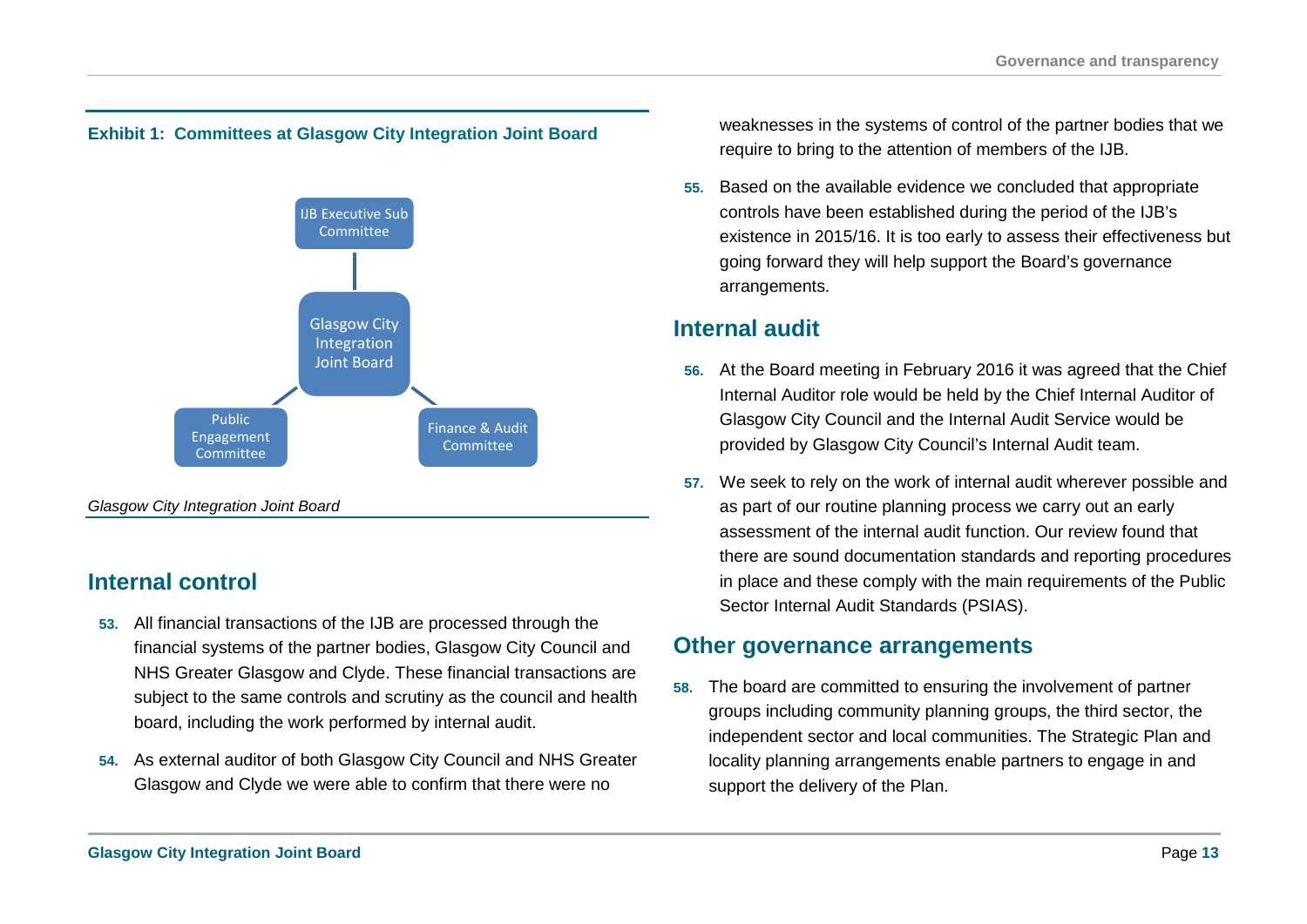## **Transparency**

- **59.** Local residents should be able to hold the Board to account for the services it provides. Transparency means that residents have access to understandable, relevant and timely information about how the Board is taking decisions and how it is using its resources.
- **60.** Full details of the meetings held by the Board are available through the Glasgow City Council website, where access is given to all committee papers and minutes of meetings. The Board receives regular financial monitoring reports which are clear and concise
- **61.** The Local Authority Accounts (Scotland) Regulations 2014 require that the unaudited accounts be published on the website of the authority until the date that the audited annual accounts are published. Although the unaudited accounts were available through Board minutes, they were not published on the authority's website. The 2014 Regulations also require the body to publish an inspection notice. The inspection notice was published within the required timescale but referred to the IJB annual accounts as Glasgow City Health and Social Care annual accounts. There is a risk that residents may not be able to readily locate the Board's annual accounts which reduces transparency. A website for the IJB is currently being developed which is where the accounts will be published going forward.

#### **Refer action plan point 3**

## **Outlook**

**62.** The IJB needs to ensure robust governance arrangements are in place to ensure it performs effectively and is held to account for its decisions. Governance arrangements will require further development and refinement as the Board evolves.

## **Best Value**

**63.** In order to achieve Best Value the Board should have effective arrangements for scrutinising performance, monitoring progress towards their strategic objectives and holding partners to account.

### **Performance management**

- **64.** The Public Bodies (Joint Working) (Scotland) Act 2014 (the Act) and the Integration Scheme for the Board set out the legislative changes required to implement adult health and social care both operationally and financially. One of these is in respect of performance management arrangements.
- **65.** An initial paper was submitted to the Board meeting on 21 March 2016 to update members on the work being undertaken to develop a performance reporting framework. The paper included a draft performance report which outlined the latest performance of the IJB as at 6 February 2016 in relation to a range of key performance indicators across health and social care services.
- **66.** Feedback following the March Board meeting resulted in agreement that future Board Performance reports would include the following information:
	- National Health & Wellbeing Outcome Integration Indicators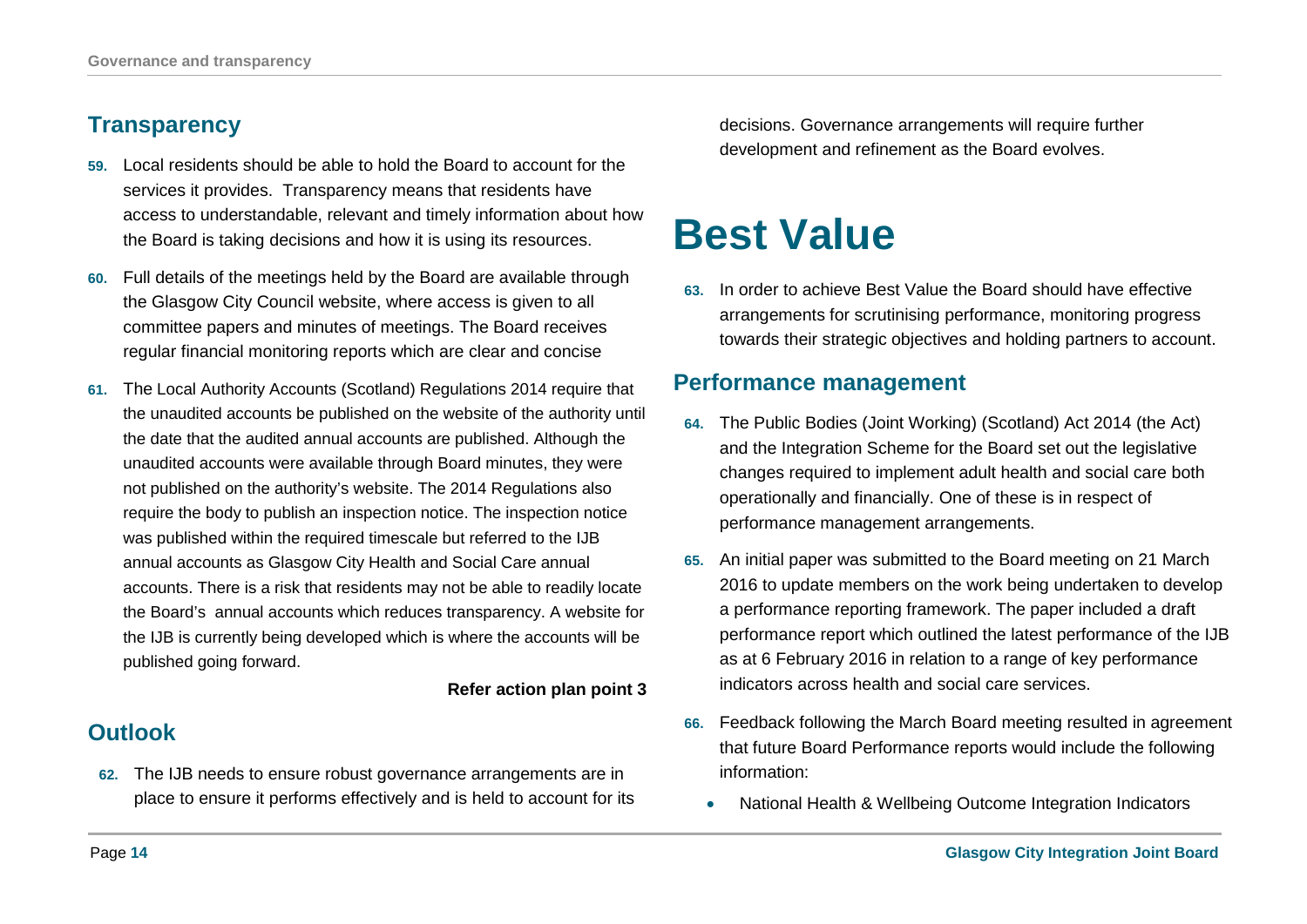- NHS Local Development Plan Standards/Indicators
- Health Board/Council Indicators
- Local Health and Social Care Indicators
- **67.** The Chief Officer has responsibility for the operational management and performance of services delegated by Glasgow City Council and NHS Greater Glasgow and Clyde, with the exception of acute services. The Chief Officer should also ensure that processes are in place to fulfil legislative requirements (e.g. preparation of an annual performance report). Further reports on progress will be provided to the Board as the performance management system evolves.
- **68.** Members will receive Integration Joint Board Performance Reports on a quarterly basis. These reports will be presented to the Board and made available online.
- **69.** We have concluded that the Board has started to implement the performance management arrangements required under the Act. However, these arrangements are still at the early stages of development.

## **National performance audit reports**

**70.** Audit Scotland carries out a national performance audit programme on behalf of the Accounts Commission and the Auditor General for Scotland. During 2015/16, a number of reports were issued which are of direct interest to the IJB as outlined below.

- **71. Changing models of health and social care report (March 2016):** This report says that transformational change is required to meet the Scottish Government's vision to shift the balance of care to more homely and community-based settings. One of the key findings in the report was that the shift to new models of care was not happening fast enough to meet the growing need, and the new models of care that are in place are generally small-scale and are not widespread.
- **72. Health and Social Care Integration (December 2015):** This report reviewed the progress made to establish new integration authorities, which will be responsible for planning joint health and social care services and managing budget totalling over £8 billion by 1 April 2016. The report highlighted that evidence suggests that integration joint boards will not be in a position to make a major impact during 2016/17. However many IJBs have still to set out clear targets and timescales showing how they will make a difference to people who use health and social care services.
- **73.** The Health and Social Care Integration report (December 2015) was submitted to the Board in March 2016 for information and a draft action plan was presented in response to the report's recommendations. This is consistent with good practice.

### **Outlook**

**74.** Demands on health and social care services are increasing because of demographic changes. People are living longer often with complex health and care needs. At the same time, NHS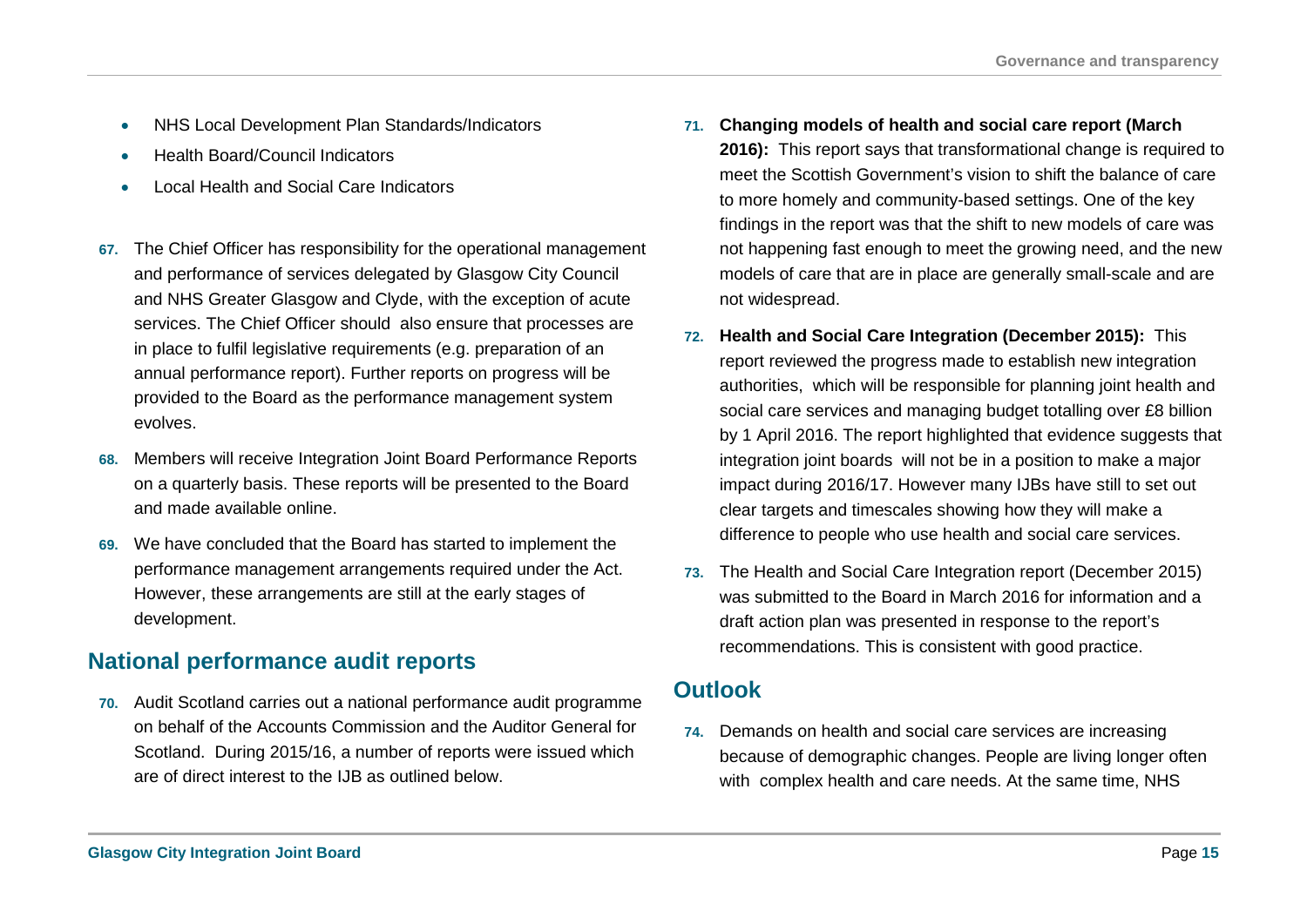**Governance and transparency**

boards and councils are facing increasingly difficult financial challenges.

- **75.** There is a general recognition that current models of care are unsustainable and that new models of care are needed. With the right services there is the potential for patients to be discharged more quickly and to decrease the likelihood of admission in the first place, in certain cases.
- **76.** The IJB, working with Glasgow City Council and NHS Greater Glasgow and Clyde, has a key role to play in ensuring delivery of that Scottish Government's 2020 Vision. This aims to enable everyone to live longer, healthier lives at home or in a homely setting.
- **77.** It is also important that the Board identifies appropriate performance measures and tracks cost savings and outcomes when implementing new models of care.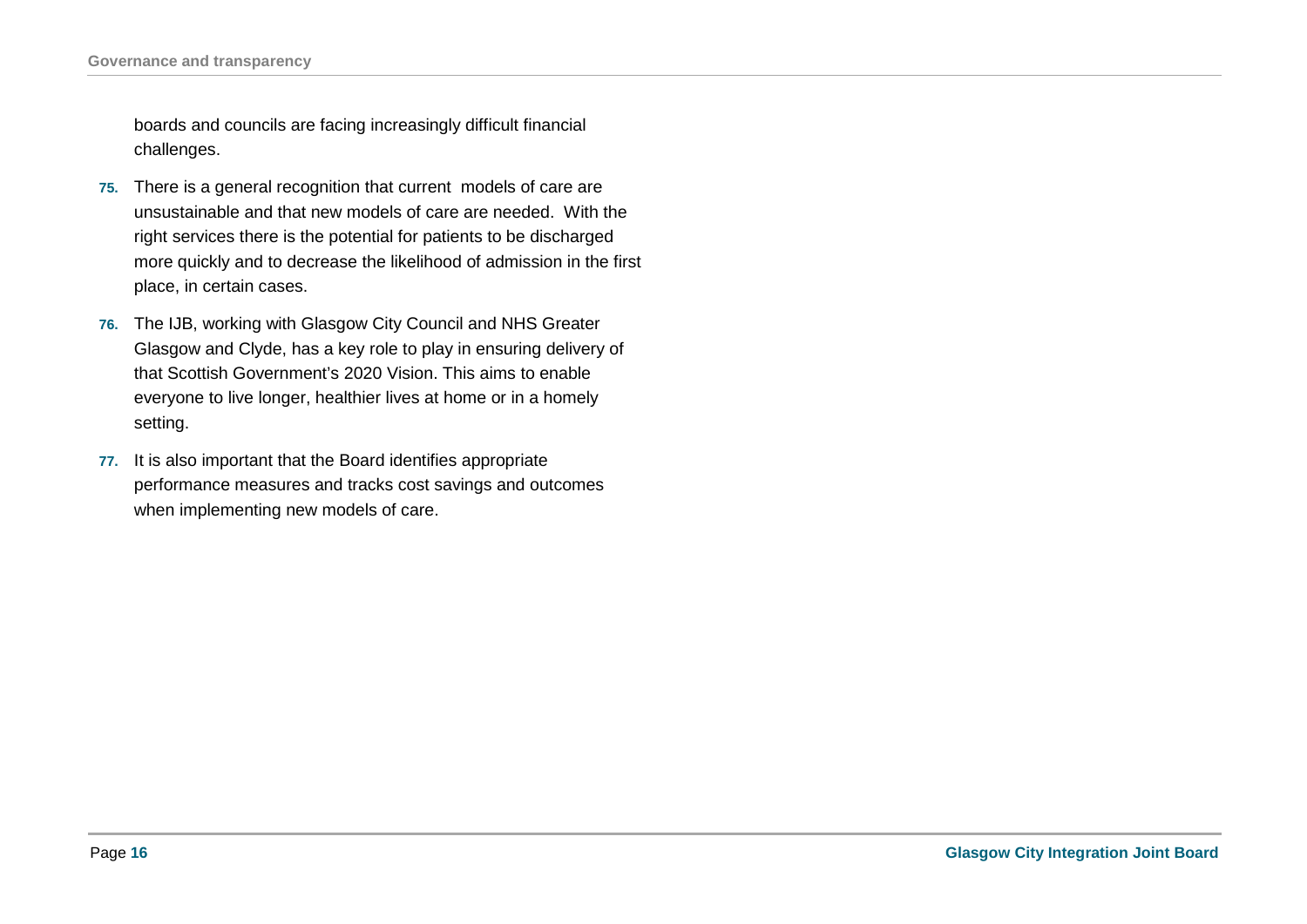# <span id="page-16-0"></span>**Appendix I: Significant audit risks**

The table below sets out the audit risks we identified during the course of the audit and how we addressed each risk in arriving at our opinion on the financial statements.

| <b>Audit Risk</b>                                                                                                                                                                                                                                                                                                                                                                                                                                                                                                                  | <b>Assurance procedure</b>                                                                                                                                                                                                                                                                                                                                                            | <b>Results and conclusions</b>                                                                                                                                                                                   |  |  |
|------------------------------------------------------------------------------------------------------------------------------------------------------------------------------------------------------------------------------------------------------------------------------------------------------------------------------------------------------------------------------------------------------------------------------------------------------------------------------------------------------------------------------------|---------------------------------------------------------------------------------------------------------------------------------------------------------------------------------------------------------------------------------------------------------------------------------------------------------------------------------------------------------------------------------------|------------------------------------------------------------------------------------------------------------------------------------------------------------------------------------------------------------------|--|--|
| Risk of material misstatement in the financial statements                                                                                                                                                                                                                                                                                                                                                                                                                                                                          |                                                                                                                                                                                                                                                                                                                                                                                       |                                                                                                                                                                                                                  |  |  |
| <b>First set of annual accounts</b><br>Glasgow City IJB was established in 2015/16 and<br>therefore is required to prepare annual accounts. As<br>the 2015/16 annual accounts will be the first set of<br>financial statements prepared for the IJB, there is a<br>risk that they do not include all relevant transaction<br>types and balances and do not comply fully with the<br>requirements of the 2015/16 Code.<br><b>Risk:</b> The IJB's 2015/16 accounts do not fully<br>comply with the requirements of the 2015/16 Code. | We engaged with officers prior to the<br>accounts being prepared to help<br>ensure the relevant information was<br>disclosed and timetable met.<br>We reviewed technical guidance<br>from IRAG and LASAAC.<br>We ensured accounting policies were<br>$\bullet$<br>appropriate and complete.<br>We checked the IJB's accounts<br>$\bullet$<br>against the requirements of the<br>Code. | The Board's financial statements were<br>$\bullet$<br>prepared in accordance with the requirements<br>of the Code.<br>Our testing did not identify any issues for reporting<br>to those charged with governance. |  |  |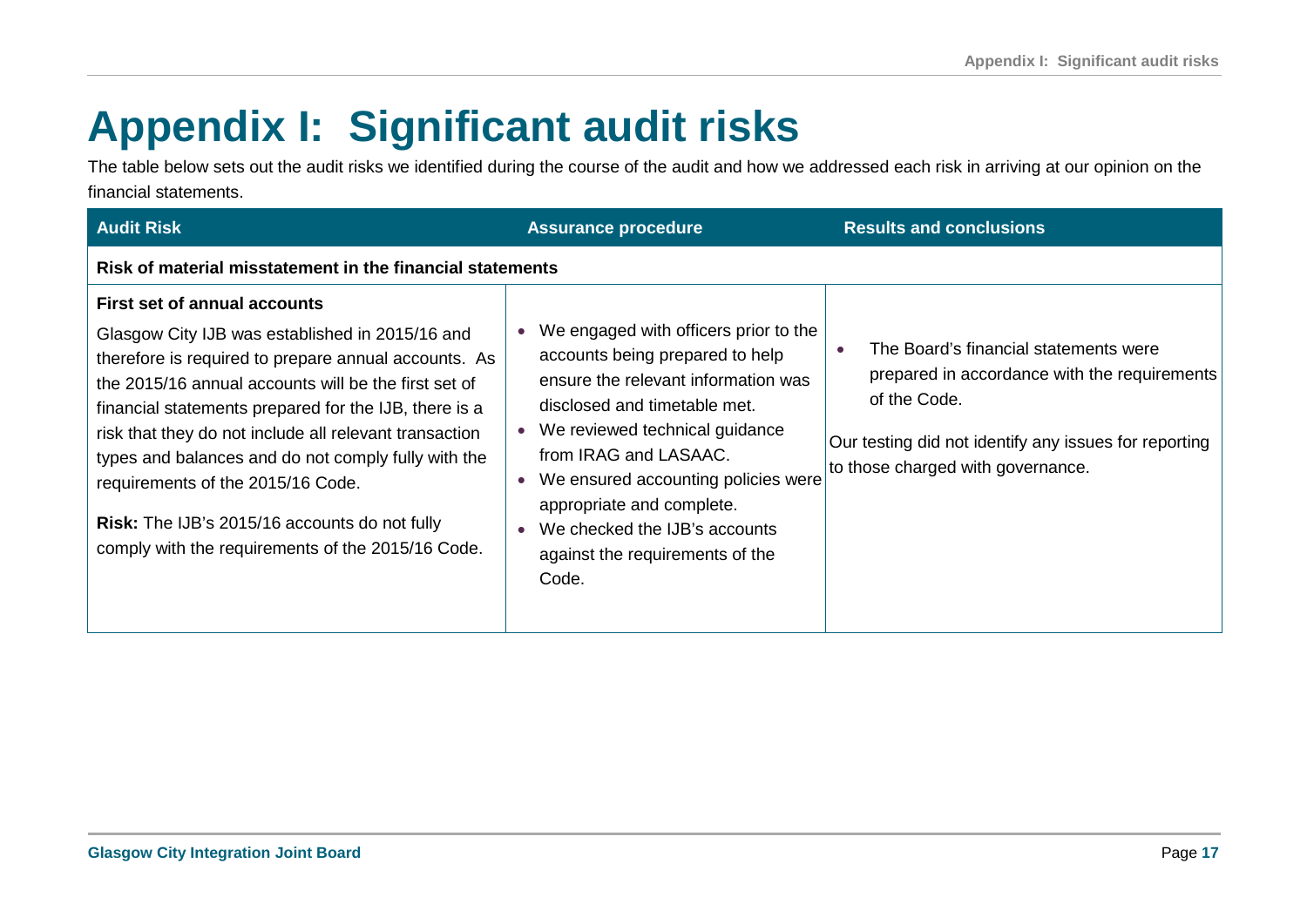| <b>Audit Risk</b>                                                                                                                                                                                                                                                                                                                                                                                                                                                                                                             | <b>Assurance procedure</b>                                                                                                                                                                         | <b>Results and conclusions</b>                                                                                                                                                                                                                                                                                                      |
|-------------------------------------------------------------------------------------------------------------------------------------------------------------------------------------------------------------------------------------------------------------------------------------------------------------------------------------------------------------------------------------------------------------------------------------------------------------------------------------------------------------------------------|----------------------------------------------------------------------------------------------------------------------------------------------------------------------------------------------------|-------------------------------------------------------------------------------------------------------------------------------------------------------------------------------------------------------------------------------------------------------------------------------------------------------------------------------------|
| <b>Management override of controls</b><br>As is the case in all entities, management is in a<br>unique position to perpetrate fraud because of its<br>ability to manipulate accounting records and prepare<br>fraudulent financial statements by overriding controls<br>that otherwise appear to be operating effectively.<br><b>Risk:</b> This is a standard risk and relates to<br>management's manipulation of the position<br>disclosed in the financial statements by overriding<br>controls that would otherwise apply. | We reviewed financial governance<br>procedures<br>We considered the existence of any<br>transcations outside the normal<br>course of business<br>We confirmed expenditure to<br>supporting records | Financial governance arrangements reported<br>$\bullet$<br>to the board and key elements (e.g. financial<br>regulations) approved in February 2016.<br>Financial transactions substantively checked<br>$\bullet$<br>by external audit<br>Our testing did not identify any issues for<br>reporting to those charged with governance. |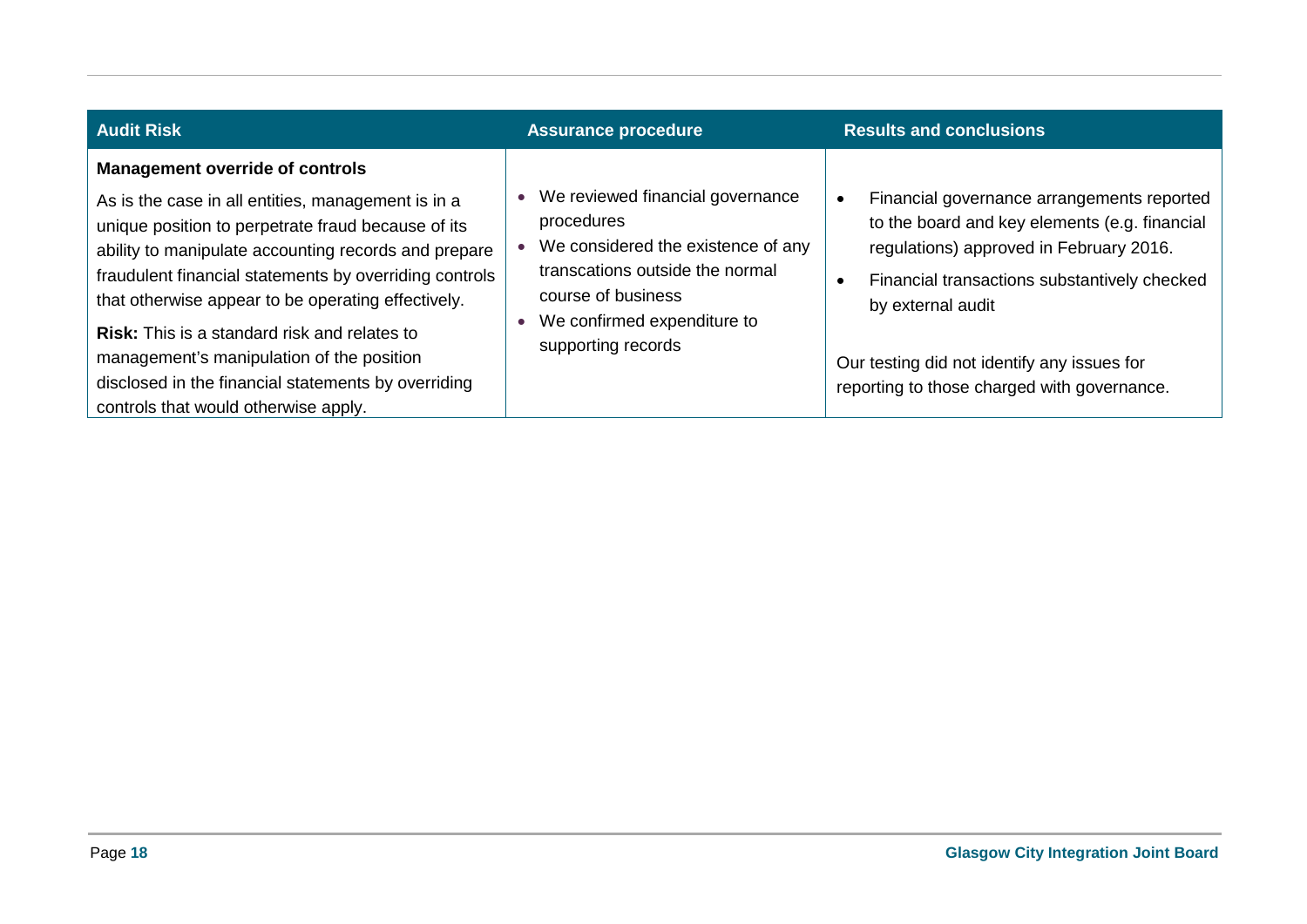# **Appendix II: Summary of Glasgow City Integration Joint Board local audit reports 2015/16**

**Annual Audit Report**: Annual report to those charged with governance. Summarises our main findings from the 2015/16 Audit of Glasgow City Integration Joint Board and draws to the attention of those charged with governance significant matters arising from the audit of the financial statements prior to the formal signing of the independent auditor's report.

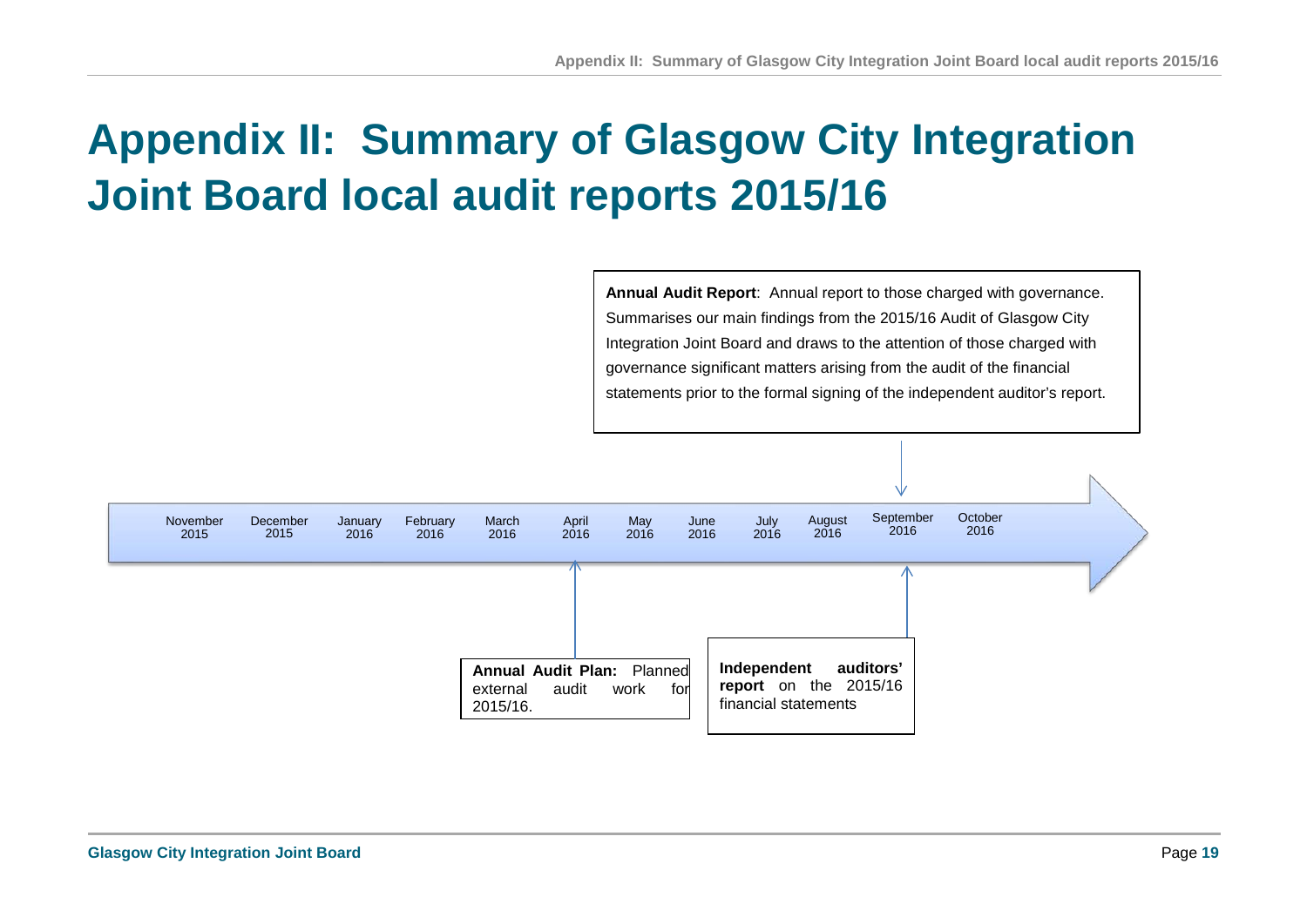# **Appendix III: Summary of Audit Scotland national reports 2015/16**

**Reshaping care for older people – impact report (February 2016).** This report looked at the extent to which care for older people has shifted towards communities and away from hospitals and care homes. The report considered whether the Change Fund was helping to improve care for older people in ways that can be sustained. It also examined the challenges facing organisations that deliver services for older people and how well they are meeting them.

**Changing models of health and social care report (March 2016):**  This report says that transformational change is required to meet the Scottish Government's vision to shift the balance of care to more homely and community-based settings. NHS boards and councils need to significantly change the way they provide services and how they work with the voluntary and private sectors.

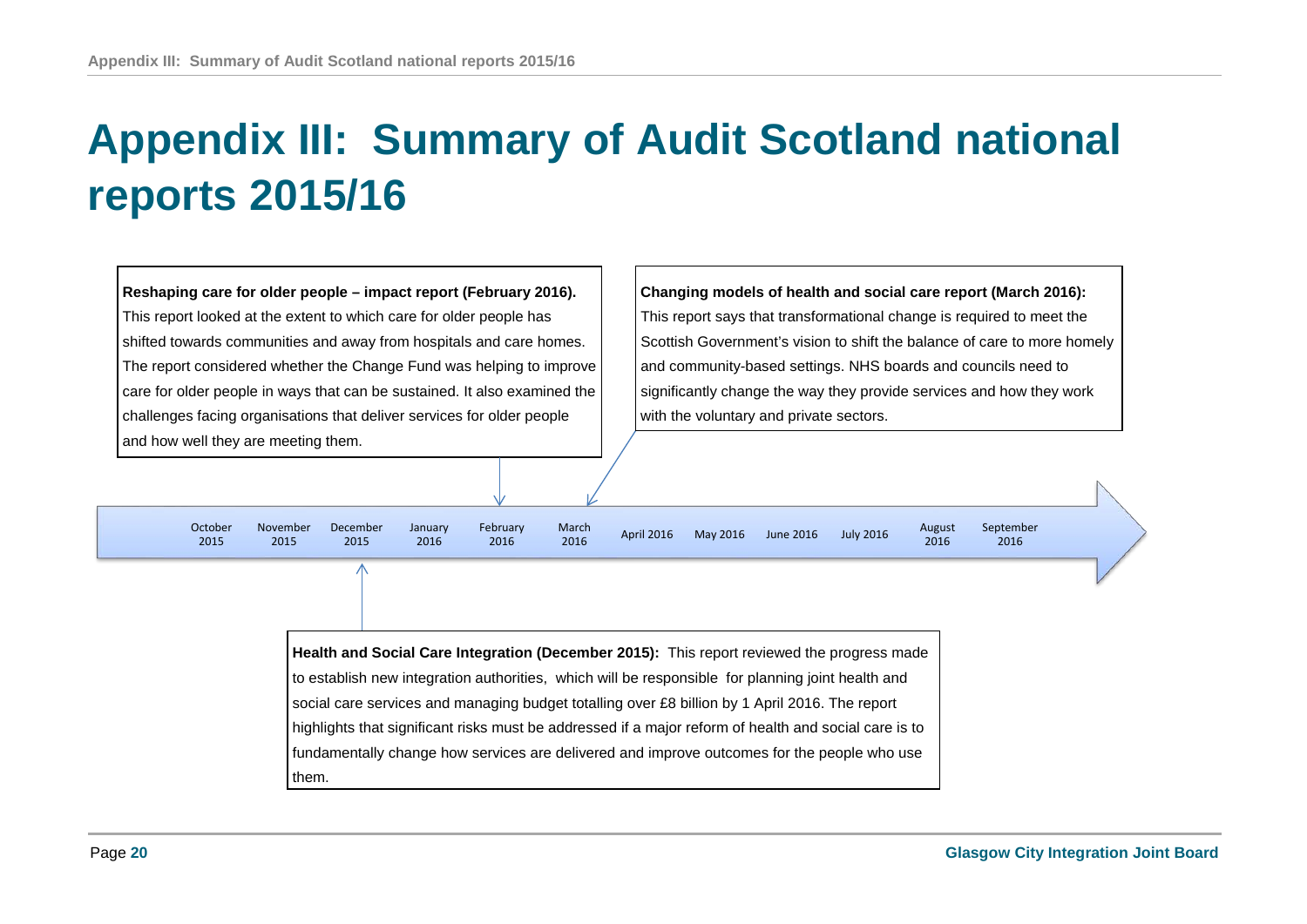# <span id="page-20-0"></span>**Appendix IV: Action plan**

| No.<br>AS ref. | <b>Paragraph</b><br>ref. | Issue/risk/Recommendation                                                                                                                                                                                                                                                                                                                                                                                                                                                                  | <b>Management action/response</b>                                                                                                                                                                                                                                                                                                                                                                                                                                                                                                                         | <b>Responsible officer /</b><br><b>Target date</b>                                |
|----------------|--------------------------|--------------------------------------------------------------------------------------------------------------------------------------------------------------------------------------------------------------------------------------------------------------------------------------------------------------------------------------------------------------------------------------------------------------------------------------------------------------------------------------------|-----------------------------------------------------------------------------------------------------------------------------------------------------------------------------------------------------------------------------------------------------------------------------------------------------------------------------------------------------------------------------------------------------------------------------------------------------------------------------------------------------------------------------------------------------------|-----------------------------------------------------------------------------------|
| $\mathbf 1$    | 40                       | <b>Issue</b><br>As of August 2016, the Board is operating without a fully<br>approved budget. The set aside budget is not due to be<br>agreed until October 2016.<br><b>Risk</b><br>Operating without a fully approved budget makes financial<br>management and decision making more difficult and may<br>negatively affect the quality of service delivery.<br><b>Recommendation</b><br>Discussions should continue to ensure a budget for<br>2016/17 is approved as a matter of urgency. | The Chief Officer of the IJB received an<br>offer letter from the NHS Board, which<br>incorporates a level of savings higher<br>than the current savings programme<br>which has been put in place to date by<br>the IJB. The NHS Board had indicated<br>that it has non-recurring funding<br>available to cover the shortfall in-year.<br>IJB management has been working on<br>additional savings to meet the<br>requirement both in-year and<br>recurrently from 1 April 2017.<br>Proposals will be put to the IJB at its<br>meeting in September 2016. | Chief Officer / Chief<br>Officer, Finance &<br><b>Resources</b><br>September 2016 |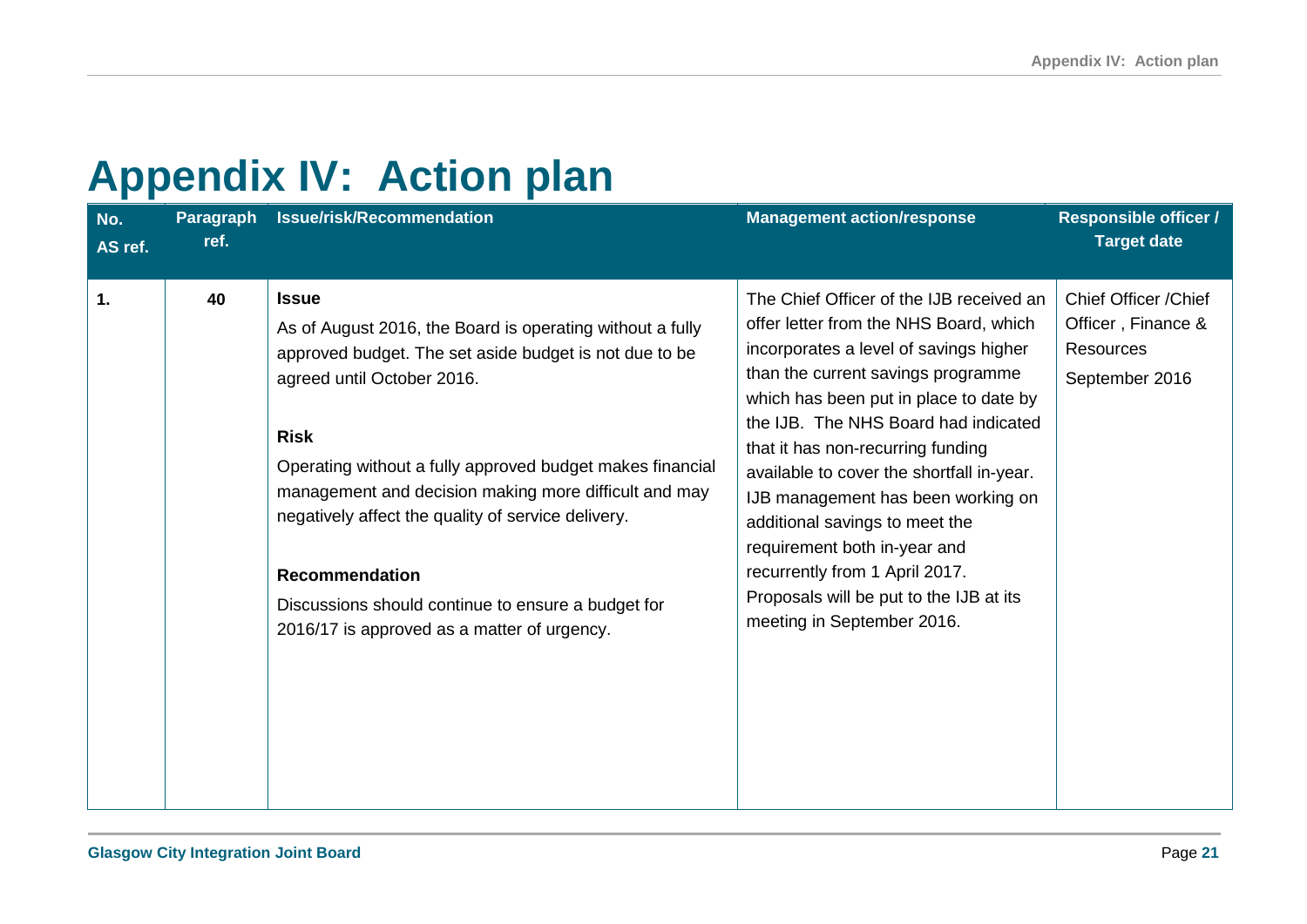| No.<br>AS ref. | <b>Paragraph</b><br>ref. | <b>Issue/risk/Recommendation</b>                                                                                                                                                                                                                                                                                                                                                                                                                                                                                                | <b>Management action/response</b>                                                                                                                                                                                                        | <b>Responsible officer /</b><br><b>Target date</b>                                     |
|----------------|--------------------------|---------------------------------------------------------------------------------------------------------------------------------------------------------------------------------------------------------------------------------------------------------------------------------------------------------------------------------------------------------------------------------------------------------------------------------------------------------------------------------------------------------------------------------|------------------------------------------------------------------------------------------------------------------------------------------------------------------------------------------------------------------------------------------|----------------------------------------------------------------------------------------|
| 2.             | 44                       | <b>Issue</b><br>The IJB requires to make savings of £26.8m in 2016/17, which<br>includes two system wide proposals, and has savings plans in<br>place for £22m leaving a gap of £4.8m.<br><b>Risk</b><br>The IJB may not be able to deliver all the savings required in<br>2016/17 to maintain financial balance.<br><b>Recommendation</b><br>Balanced financial plans should be prepared in advance of the<br>financial period to which they relate if there is to be a<br>reasonable opportunity to realise necessary savings | There is a report going to the IJB on 21<br>September 2016 which will make<br>propossals for the further £4.8m of<br>savings FYE for 2016/17. The Health<br>Board has agreed to cover any shortfall<br>in-year on a non-recurring basis. | <b>Chief Officer/Chief</b><br>Officer, Finance &<br><b>Resources</b><br>September 2016 |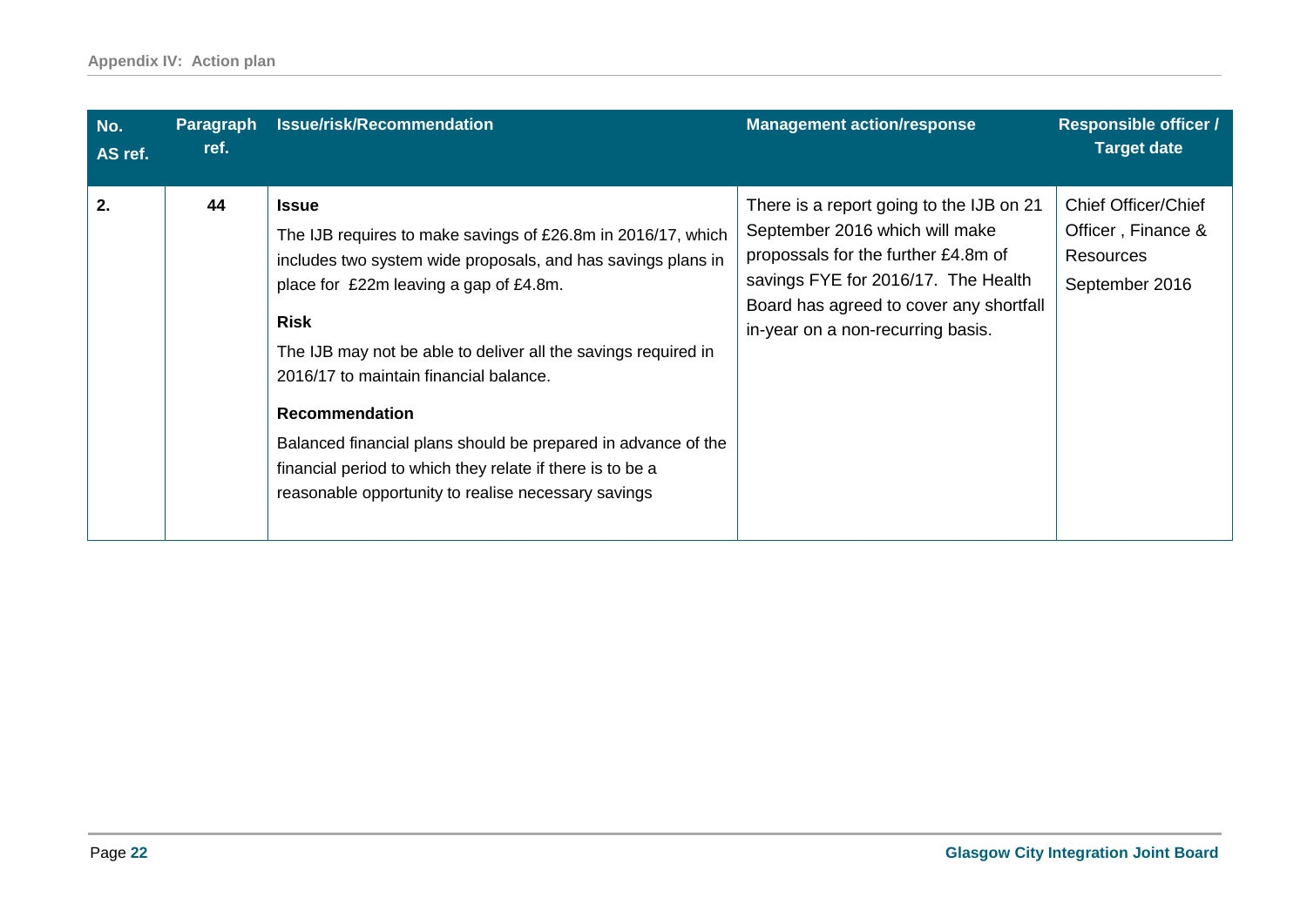| No.<br>AS ref. | Paragraph<br>ref. | Issue/risk/Recommendation                                                                                                                                                                                                                                                                                                                                                                                                                                                                                                                                                                                                                                                                                                                                                                                                                                                                                            | <b>Management action/response</b>                                                                                                                                                                                                                                                                               | <b>Responsible officer /</b><br><b>Target date</b>                        |
|----------------|-------------------|----------------------------------------------------------------------------------------------------------------------------------------------------------------------------------------------------------------------------------------------------------------------------------------------------------------------------------------------------------------------------------------------------------------------------------------------------------------------------------------------------------------------------------------------------------------------------------------------------------------------------------------------------------------------------------------------------------------------------------------------------------------------------------------------------------------------------------------------------------------------------------------------------------------------|-----------------------------------------------------------------------------------------------------------------------------------------------------------------------------------------------------------------------------------------------------------------------------------------------------------------|---------------------------------------------------------------------------|
| 3.             | 61                | <b>Issue</b><br>The Local Authority Accounts (Scotland) Regulations 2014<br>require that the unaudited accounts be published on the<br>website of the authority until the date that the audited annual<br>accounts are published. Although the unaudited accounts<br>were available through Board minutes, they were not<br>published on the authority's website. The Regulations also<br>require the body to publish an inspection notice. The<br>inspection notice was published within the required timescale<br>but wrongly referred to the IJB accounts as the Glasgow City<br>Health and Social Care accounts.<br><b>Risk</b><br>There is a risk that residents may not be able to readily locate<br>the IJB annual accounts which indicates a lack of<br>transparency.<br><b>Recommendation</b><br>The annual accounts and public inspection advert should be<br>published in line with the 2014 regulations. | The IJB is developing its own website<br>and will publish its accounts on this in<br>due course.<br>The name and logo on the annual<br>accounts have been amended to that of<br>the IJB. The recommendation in<br>relation to the advert has been noted<br>and will be corrected for future annual<br>accounts. | <b>Chief Officer</b><br>Finance &<br><b>Resources</b><br><b>June 2017</b> |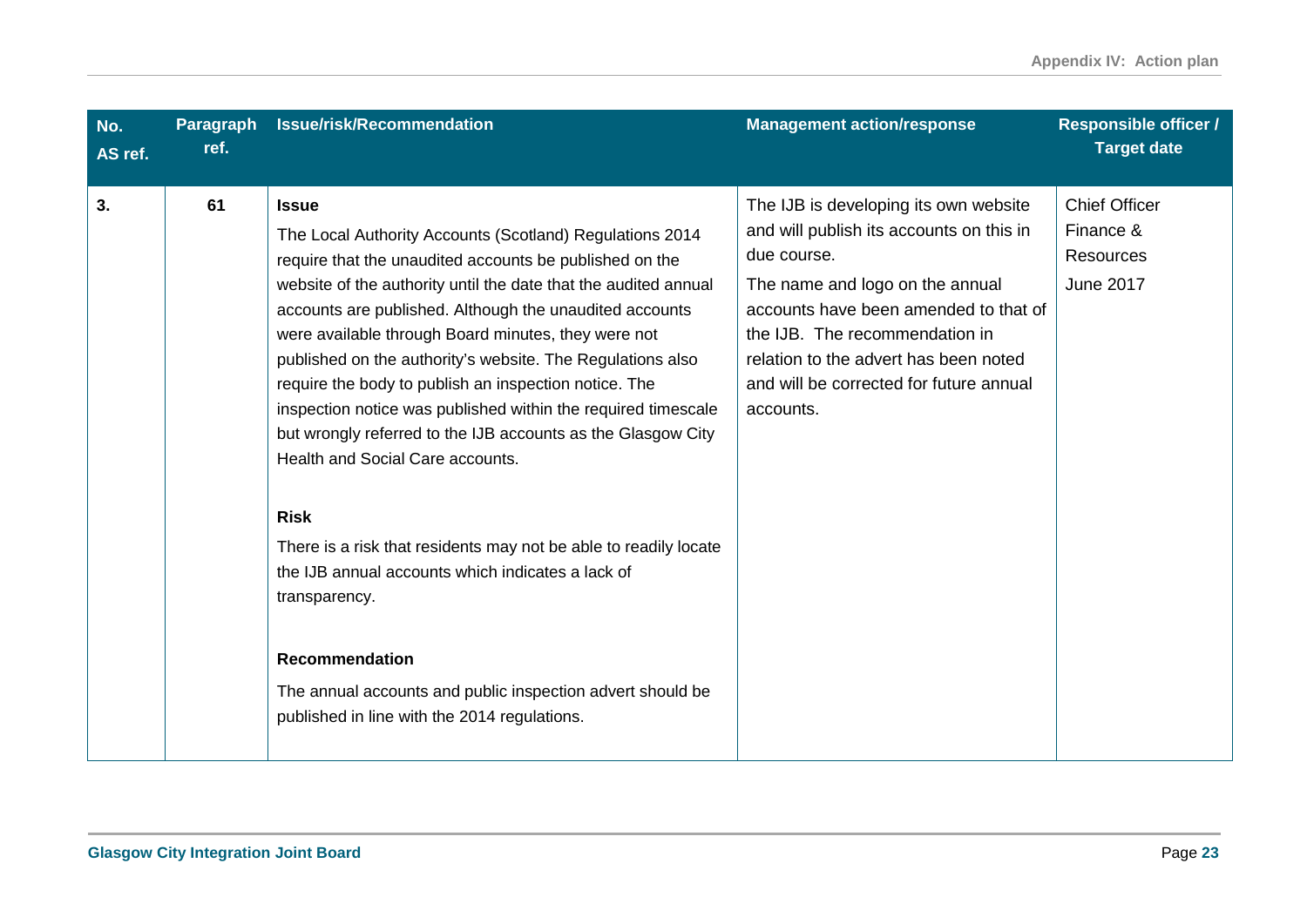**T:** 0131 625 1500 **E:** info@audit-scotland.gov.uk **www.audit-scotland.gov.uk**



Glasgow City Integration Joint Board 5 September 2016

## Glasgow City Integration Joint Board 2015/16 Annual Audit Report

- **1.** International Standard on Auditing (UK and Ireland) 260 (ISA 260) requires auditors to report specific matters arising from the audit of the financial statements to those charged with governance of a body in sufficient time to enable appropriate action. We are drawing to your attention matters for your consideration before the financial statements are approved and certified. We also present for your consideration our draft annual report on the 2015/16 audit which identifies significant findings from the financial statements audit. In our view there are no significant findings to be communicated to those charged with governance in accordance with ISA 260. This report will be issued in final form after the financial statements have been certified.
- **2.** Our work on the financial statements is now substantially complete. Subject to the satisfactory conclusion of any outstanding matters and receipt of a revised set of financial statements for final review, we anticipate being able to issue an unqualified auditor's report on 21 September 2016 (the proposed report is attached at [Appendix A\)](#page-24-0). There are no anticipated modifications to the audit report.
- **3.** In presenting this report to the Integration Joint Board we seek confirmation from those charged with governance of any instances of any actual, suspected or alleged fraud; any subsequent events that have occurred since the date of the financial statements; or material non-compliance with laws and regulations affecting the entity that should be brought to our attention.
- **4.** We are required to report to those charged with governance all unadjusted misstatements which we have identified during the course of our audit, other than those of a trivial nature and request that these misstatements be corrected. We have no unadjusted misstatements to bring to your attention.
- **5.** As part of the completion of our audit we seek written assurances from the Proper Officer on aspects of the financial statements and judgements and estimates made. A draft letter of representation under ISA580 is attached at [Appendix B.](#page-26-0) This should be signed and returned by the Proper Officer with the signed financial statements prior to the independent auditor's opinion being certified.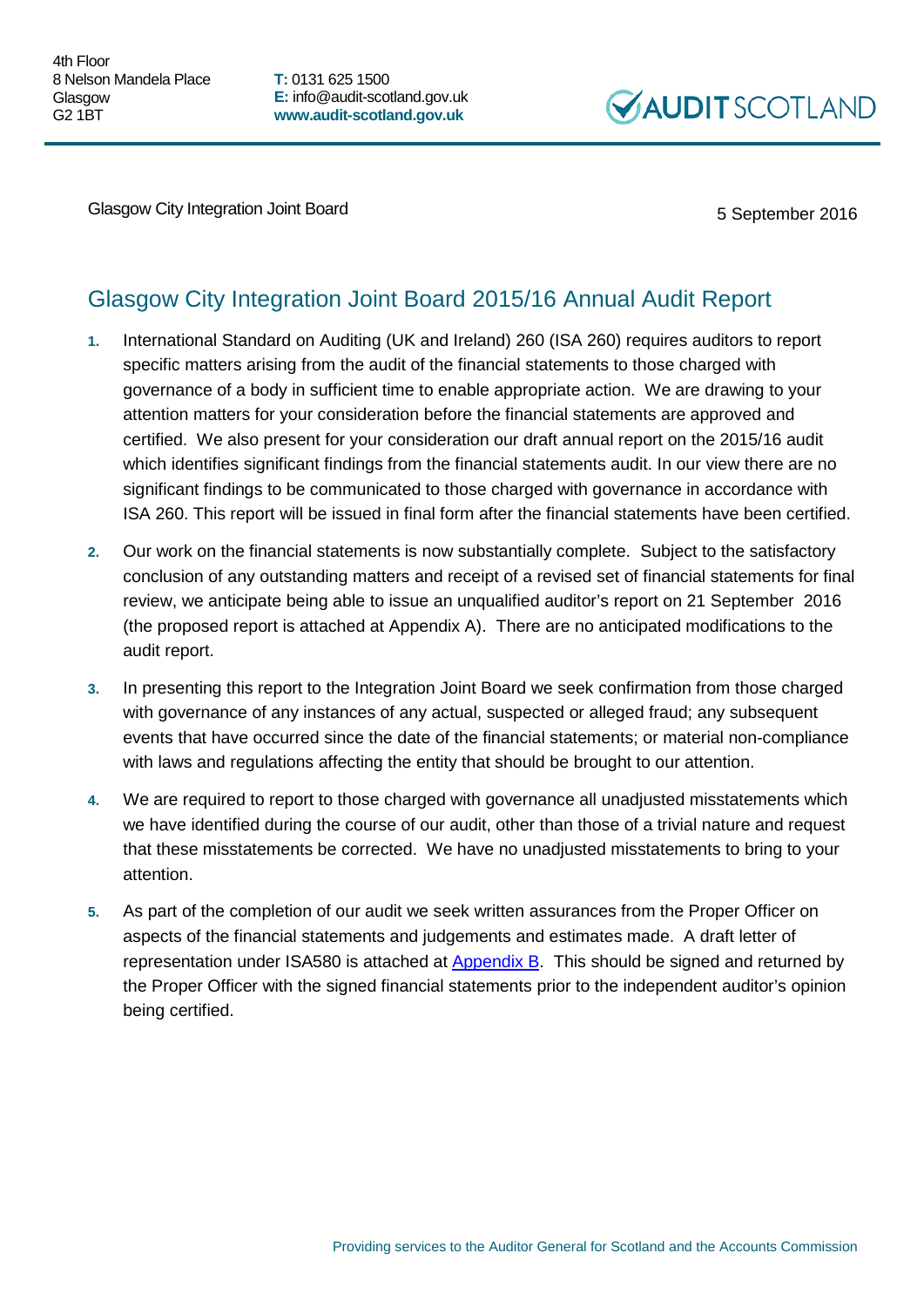## <span id="page-24-0"></span>**APPENDIX A: Proposed Independent Auditor's Report**

### **Independent auditor's report to the members of Glasgow City Integration Joint Board and the Accounts Commission for Scotland**

I certify that I have audited the financial statements Glasgow City Integration Joint Board for the period to 31 March 2016 under Part VII of the Local Government (Scotland) Act 1973. The financial statements comprise the Statement of Income and Expenditure, Balance Sheet, and the related notes. The financial reporting framework that has been applied in their preparation is applicable law and International Financial Reporting Standards (IFRSs) as adopted by the European Union, and as interpreted and adapted by the Code of Practice on Local Authority Accounting in the United Kingdom 2015/16 (the 2015/16 Code).

This report is made solely to the parties to whom it is addressed in accordance with Part VII of the Local Government (Scotland) Act 1973 and for no other purpose. In accordance with paragraph 125 of the Code of Audit Practice approved by the Accounts Commission for Scotland, I do not undertake to have responsibilities to members or officers, in their individual capacities, or to third parties.

#### **Respective responsibilities of the Chief Officer; Finance & Resources and auditor**

As explained more fully in the Statement of Responsibilities, the Chief Officer; Finance & Resources is responsible for the preparation of the financial statements and for being satisfied that they give a true and fair view. My responsibility is to audit and express an opinion on the financial statements in accordance with applicable law and International Standards on Auditing (UK and Ireland) as required by the Code of Audit Practice approved by the Accounts Commission for Scotland. Those standards require me to comply with the Auditing Practices Board's Ethical Standards for Auditors.

#### **Scope of the audit of the financial statements**

An audit involves obtaining evidence about the amounts and disclosures in the financial statements sufficient to give reasonable assurance that the financial statements are free from material misstatement, whether caused by fraud or error. This includes an assessment of: whether the accounting policies are appropriate to the circumstances of the Glasgow City Integration Joint Board and have been consistently applied and adequately disclosed; the reasonableness of significant accounting estimates made by the Chief Officer; Finance & Resources and the overall presentation of the financial statements. In addition, I read all the financial and non-financial information in the annual accounts to identify material inconsistencies with the audited financial statements and to identify any information that is apparently materially incorrect based on, or materially inconsistent with, the knowledge acquired by me in the course of performing the audit. If I become aware of any apparent material misstatements or inconsistencies I consider the implications for my report.

### **Opinion on financial statements**

In my opinion the financial statements:

- give a true and fair view in accordance with applicable law and the 2015/16 Code of the state of the affairs of the Glasgow City Integration Joint Board as at 31 March 2016 and of the income and expenditure of the Glasgow City Integration Joint Board for the period of account;
- have been properly prepared in accordance with IFRSs as adopted by the European Union, as interpreted and adapted by the 2015/16 Code; and
- have been prepared in accordance with the requirements of the Local Government (Scotland) Act 1973, The Local Authority Accounts (Scotland) Regulations 2014, and the Local Government in Scotland Act 2003.

#### **Opinion on other prescribed matters**

In my opinion:

• the part of the Remuneration Report to be audited has been properly prepared in accordance with The Local Authority Accounts (Scotland) Regulations 2014; and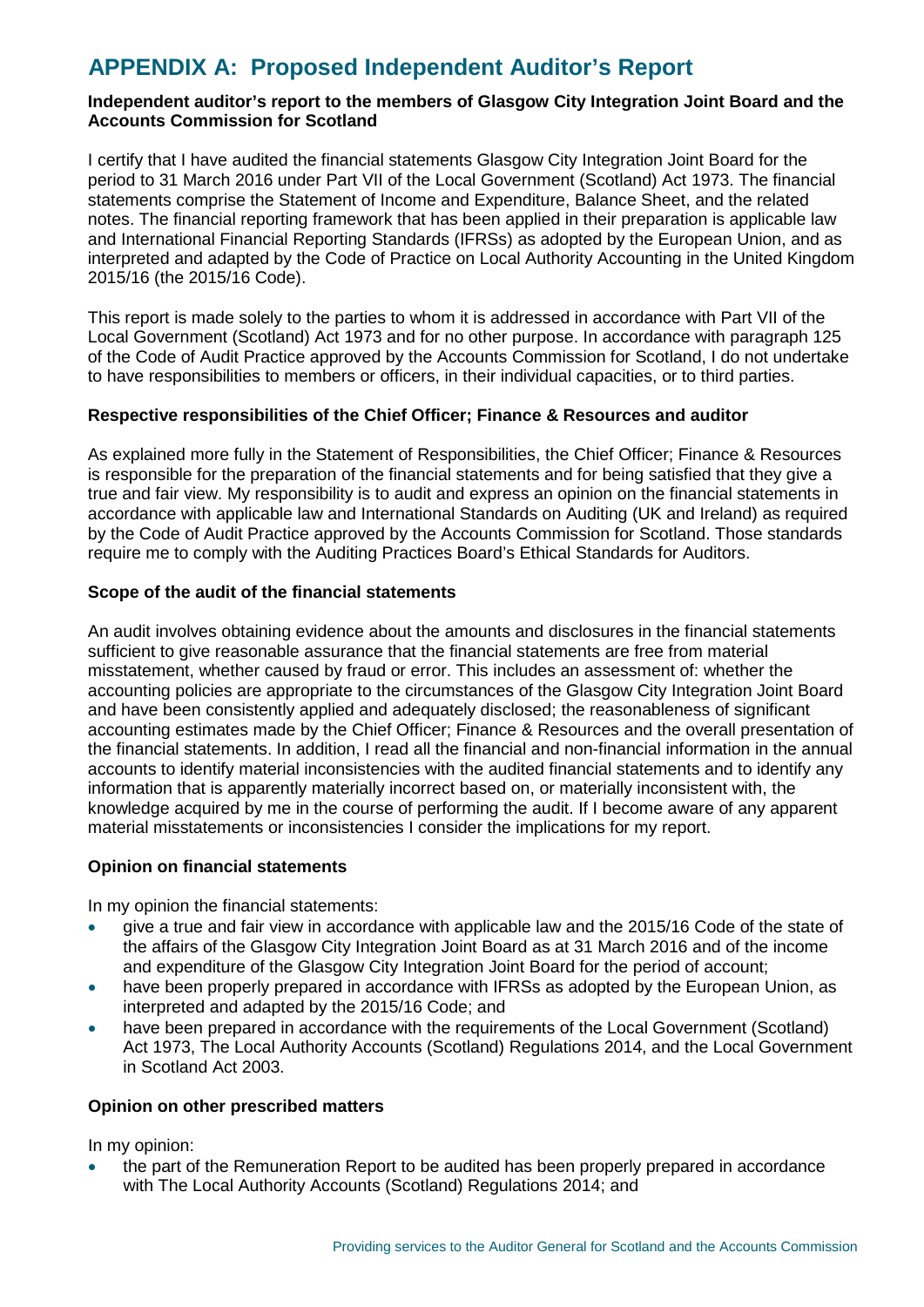• the information given in the Management Commentary for the period of account for which the financial statements are prepared is consistent with the financial statements.

#### **Matters on which I am required to report by exception**

I am required to report to you if, in my opinion:

- adequate accounting records have not been kept; or
- the financial statements are not in agreement with the accounting records; or
- I have not received all the information and explanations I require for my audit; or
- the Annual Governance Statement has not been prepared in accordance with Delivering Good Governance in Local Government; or
- there has been a failure to achieve a prescribed financial objective.

I have nothing to report in respect of these matters.

Gillian Woolman MA FCA CPFA Assistant Director Audit Scotland 102 West Port **Edinburgh** EH3 9DH

21 September 2016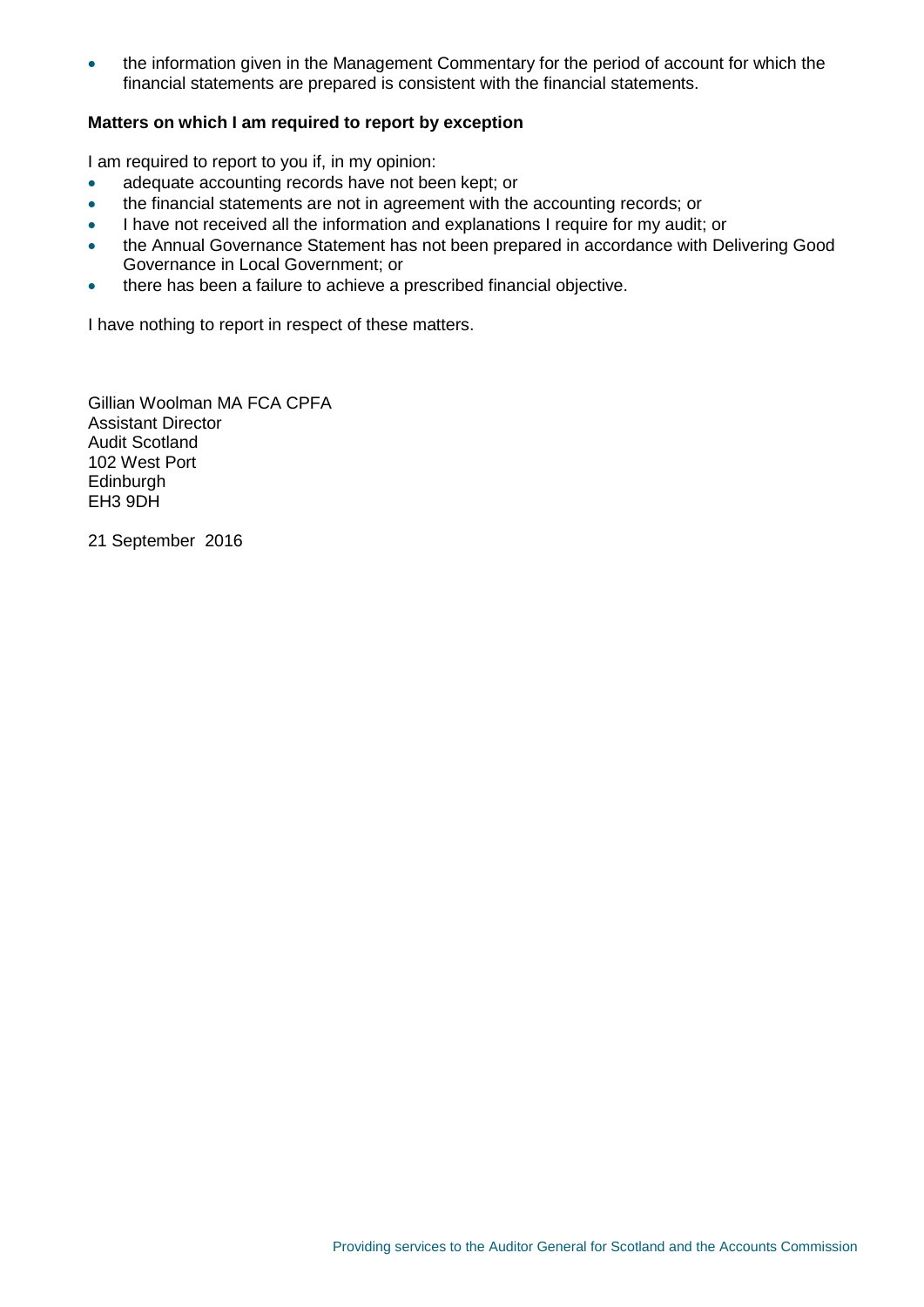## <span id="page-26-0"></span>**APPENDIX B: Letter of Representation (ISA 580)**

Gillian Woolman MA FCA CPFA Assistant Director Audit Scotland 102 West Port **Edinburgh** EH3 9DH

Dear Gillian

### **Glasgow City Integration Joint Board Annual Accounts 2015/16**

- **1.** This representation letter is provided in connection with your audit of the financial statements of Glasgow City Integration Joint Board for the period ended 31 March 2016 for the purpose of expressing an opinion as to whether the financial statements give a true and fair view of the financial position of Glasgow City Integration Joint Board, as at 31 March 2016 and its comprehensive net expenditure for the year then ended.
- **2.** I confirm to the best of my knowledge and belief, and having made appropriate enquiries of the Glasgow City Integration Joint Board, the following representations given to you in connection with your audit of Glasgow City Integration Joint Board for the period ended 31 March 2016.

### **General**

- **3.** I acknowledge my responsibility and that of Glasgow City Integration Joint Board for the financial statements. All the accounting records requested have been made available to you for the purposes of your audit. All material agreements and transactions undertaken by Glasgow City Integration Joint Board have been properly reflected in the financial statements. All other records and information have been made available to you, including minutes of all management and other meetings.
- **4.** The information given in the Management Commentary to the annual accounts presents a balanced picture of Glasgow City Integration Joint Board and is consistent with the financial statements.
- **5.** I am not aware of any uncorrected misstatements.

### **Financial Reporting Framework**

**6.** The financial statements have been prepared in accordance with the Code of Practice on Local Authority Accounting in the United Kingdom 2015/16, and in accordance with the requirements of the Local Government (Scotland) Act 1973, the Local Authority Accounts (Scotland) Regulations 2014 and the Local Government in Scotland Act 2003 including all relevant presentation and disclosure requirements.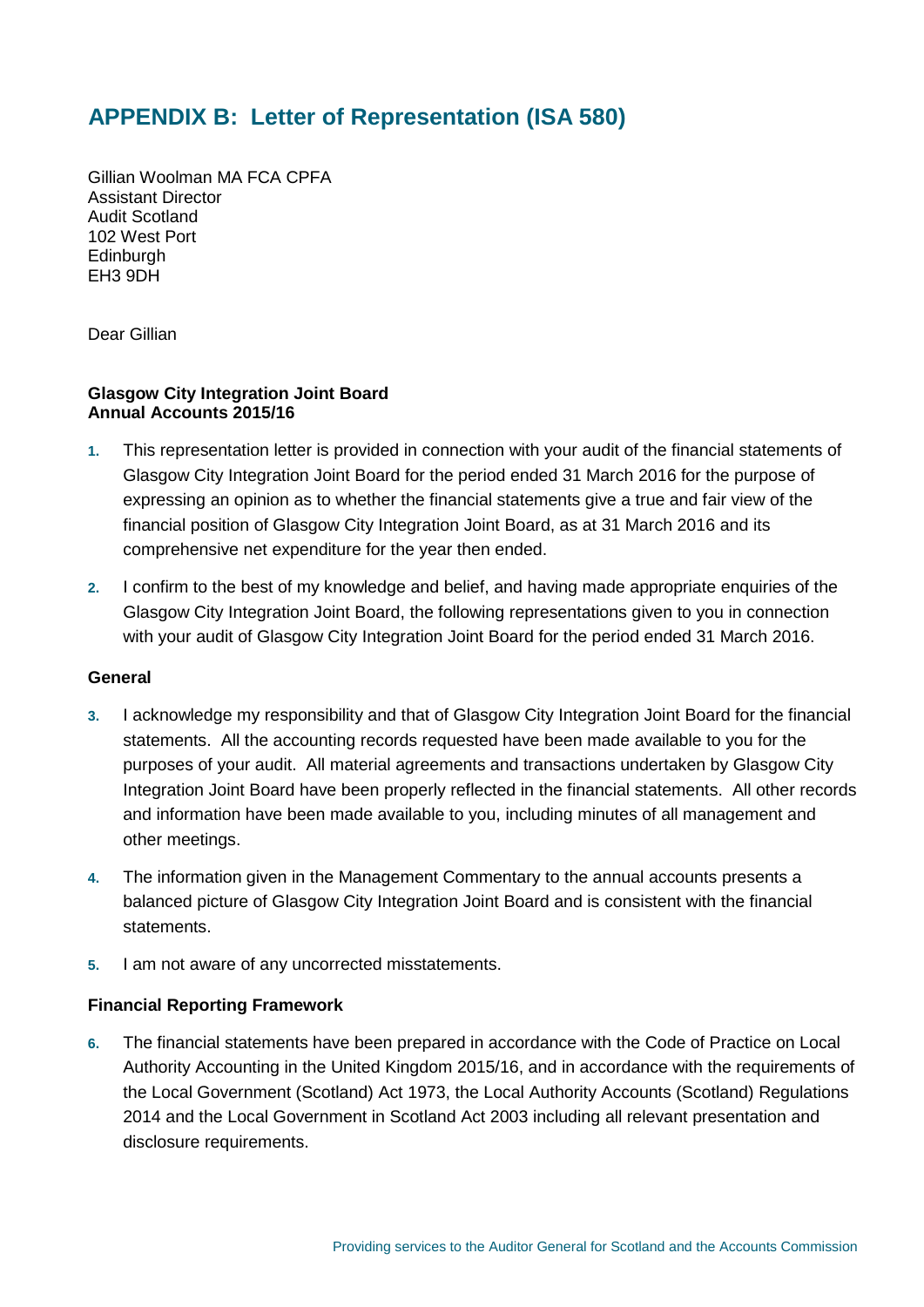**7.** Disclosure has been made in the financial statements of all matters necessary for them to show a true and fair view of the transactions and state of affairs of Glasgow City Integration Joint Board for the period ended 31 March 2016.

### **Accounting Policies & Estimates**

- **8.** All material accounting policies adopted are as shown in the Statement of Accounting Policies included in the financial statements. The continuing appropriateness of these policies has been reviewed since the introduction of IAS 8 and on a regular basis thereafter, and takes account of the requirements set out in the Code of Practice on Local Authority Accounting in the United Kingdom 2015/16.
- **9.** The significant assumptions used in making accounting estimates are reasonable and properly reflected in the financial statements. There are no changes in estimation techniques which should be disclosed due to their having a material impact on the accounting disclosures.

### **Going Concern**

**10.** As the officer with responsibility for the proper administration of the Glasgow City Integration Joint Board's financial affairs under section 95 of the Local Government (Scotland) Act 1973, I have assessed the Glasgow City Integration Joint Board's ability to carry on as a going concern, as identified in the Statement of accounting policies, and have disclosed, in the financial statements, any material uncertainties that have arisen as a result. It is considered appropriate to adopt a going concern basis for the preparation of the financial statements.

### **Related Party Transactions**

**11.** All transactions with related parties have been disclosed in the financial statements. I have made available to you all the relevant information concerning such transactions, and I am not aware of any other matters that require disclosure in order to comply with the requirements of IAS24, as interpreted by the Code of Practice on Local Authority Accounting in the United Kingdom 2015/16.

### **Events Subsequent to the Date of the Statement of Financial Position**

- **12.** There have been no material events since the date of the Balance Sheet which necessitate revision of the figures in the financial statements or notes thereto.
- **13.** Since the date of the Balance Sheet no events or transactions have occurred which, though properly excluded from the financial statements, are of such importance that they should be brought to your notice.

### **Corporate Governance**

- **14.** I acknowledge as Section 95 Officer my responsibility for the corporate governance arrangements. I confirm that I have disclosed to the auditor all deficiencies in internal control of which I am aware.
- **15.** The corporate governance arrangements have been reviewed and the disclosures I have made are in accordance with the Code of Practice on Local Authority Accounting in the United Kingdom 2015/16. There have been no changes in the corporate governance arrangements or issues identified, since 31 March 2016, which require disclosure.